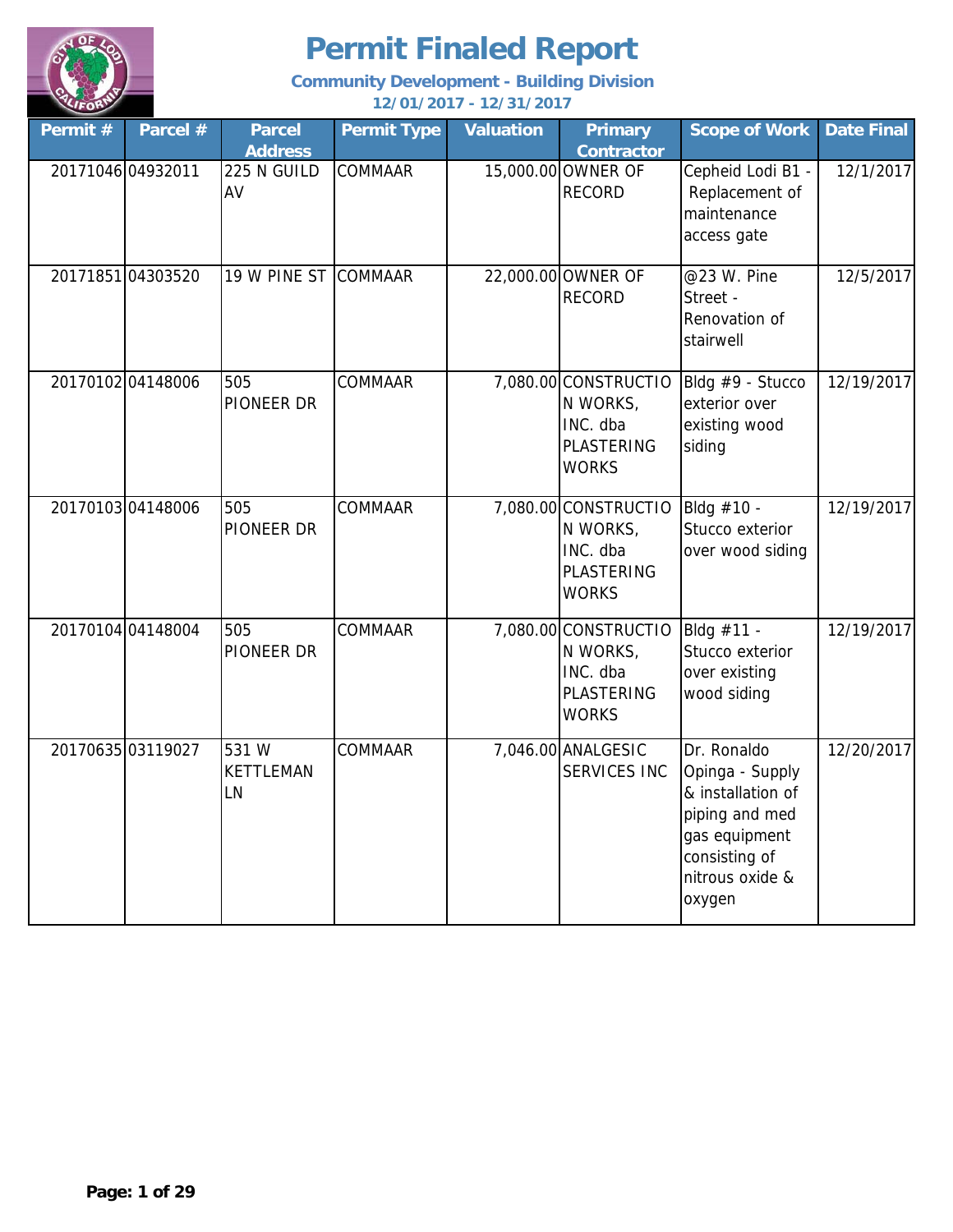

| Permit #          | Parcel #          | <b>Parcel</b><br><b>Address</b> | <b>Permit Type</b> | <b>Valuation</b> | <b>Primary</b><br><b>Contractor</b>    | <b>Scope of Work</b>                                                                                                                                                                                                      | <b>Date Final</b> |
|-------------------|-------------------|---------------------------------|--------------------|------------------|----------------------------------------|---------------------------------------------------------------------------------------------------------------------------------------------------------------------------------------------------------------------------|-------------------|
|                   | 20171891 04326003 | 115 S<br><b>SCHOOL ST</b>       | COMMAAR            |                  | 30,000.00 SUZANNE M<br>CANDINI         | Suite 11 - Keller<br>Williams Realty-<br>Convert existing<br>conference room<br>into 6 new<br>offices with<br>partition walls<br>electrical outlets<br>and doors and 1<br>storage room -<br>replacing permit<br>#20171077 | 12/21/2017        |
|                   | 2017053503119027  | 531W<br><b>KETTLEMAN</b><br>LN  | <b>COMMTI</b>      | 326,903.00 BLUE  | <b>NORTHERN</b><br><b>BUILDERS INC</b> | Dr. Ronald<br>Opinga - Tenant<br>Improvement<br>dental office<br>adding 620<br>square feet to<br>existing building.                                                                                                       | 12/21/2017        |
|                   | 20170896 02903069 | 2000 W<br><b>TURNER RD</b>      | <b>DEMOLISH</b>    | 3,500.00 DELTA   | <b>BUILDING</b><br><b>DESIGN</b>       | "General Mills"<br>Remove (2)<br>stanley stak rack<br>system 8'9 OAH                                                                                                                                                      | 12/11/2017        |
|                   | 2017201104307116  | 14 N MAIN ST                    | <b>DEMOLISH</b>    |                  | 20,000.00 JIM THORPE<br>OIL INC        | Demolition of<br>commercial<br>building                                                                                                                                                                                   | 12/20/2017        |
| 20172957 04318011 |                   | 524 E ELM ST                    | <b>DEMOLISH</b>    |                  | 3,500.00 D R JOLLY CO                  | Located at 524<br>3/4 E Elm St -<br>Demolish<br>remains of Single<br><b>Family Residence</b><br>and small<br>detached garage.<br><b>Backfill basement</b><br>(less than 5<br>cubic yards of<br>dirt)                      | 12/21/2017        |
|                   | 20172556 03926002 | 1429<br>EDGEWOOD<br>DR          | <b>ELECSERV</b>    | 3,000.00 LENZI   | <b>INCORPORATE</b><br>D                | Service upgrade<br>from 100 amps<br>to 200 amps,<br>new location                                                                                                                                                          | 12/1/2017         |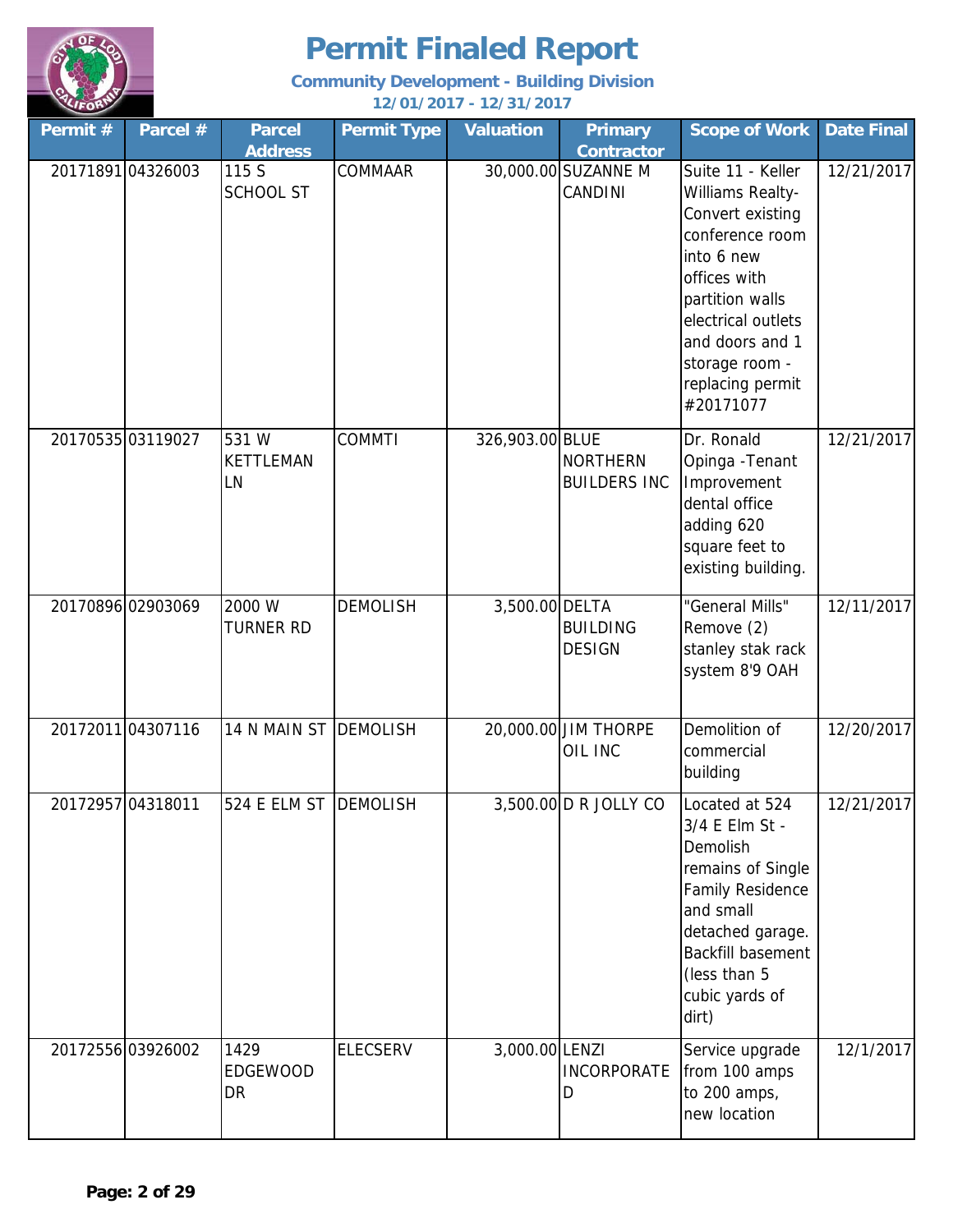

| Permit # | Parcel #          | <b>Parcel</b><br><b>Address</b>              | <b>Permit Type</b> | <b>Valuation</b> | <b>Primary</b><br><b>Contractor</b>                | <b>Scope of Work</b>                                                                                         | <b>Date Final</b> |
|----------|-------------------|----------------------------------------------|--------------------|------------------|----------------------------------------------------|--------------------------------------------------------------------------------------------------------------|-------------------|
|          | 2017256803939016  | 2029<br><b>EDGEWOOD</b><br><b>DR</b>         | <b>ELECSERV</b>    |                  | 2,000.00 OWNER OF<br><b>RECORD</b>                 | Main electrical<br>panel upgrade<br>from 100 amp to<br>200 amp-<br>maintaining<br>same location              | 12/1/2017         |
| 20171669 |                   |                                              | <b>ELECSERV</b>    | 1,000.00 PACIFIC | EXCAVATION                                         | Harney Lane &<br>Mills Avenue<br>Intersection -<br>Install 100 amp<br>service for traffic<br>signal          | 12/6/2017         |
|          | 20172765 05865006 | 2600<br><b>REYNOLDS</b><br><b>RANCH PKWY</b> | <b>ELECSERV</b>    |                  | 4,500.00 S R BRAY LLC<br>DBA: POWER<br><b>PLUS</b> | Install 100 amp<br>temporary power<br>pole for<br>construction site                                          | 12/14/2017        |
|          | 20172766 05866009 | 2681<br><b>REYNOLDS</b><br><b>RANCH PK</b>   | <b>ELECSERV</b>    |                  | 4,500.00 S R BRAY LLC<br>DBA: POWER<br><b>PLUS</b> | Install 200 amp<br>temporary power<br>pole for<br>construction site                                          | 12/14/2017        |
|          | 20172818 03928005 | 601 WILLOW<br><b>GLEN DR</b>                 | <b>ELECSERV</b>    |                  |                                                    | 2,500.00 ASAP ELECTRIC Replace 200 AMP<br>main service<br>panel with new<br>200 AMP panel -<br>like for like | 12/20/2017        |
|          | 20172936 04731303 | 815 S<br><b>CHEROKEE LN</b>                  | <b>ELECSERV</b>    |                  | 1,000.00 MC CARTY<br><b>MATHEW L</b>               | Viking Motel -<br>replace 100 amp<br>panel with new<br>100 amp panel                                         | 12/26/2017        |
|          | 20171862 04730008 | 913<br>WELLSWOOD<br>AV                       | <b>ELECSERV</b>    |                  | 500.00 DOMUS<br><b>CONSTRUCTIO</b><br>N, INC.      | Change damaged<br>200 amp panel<br>with new 200<br>amp panel (same<br>location)                              | 12/29/2017        |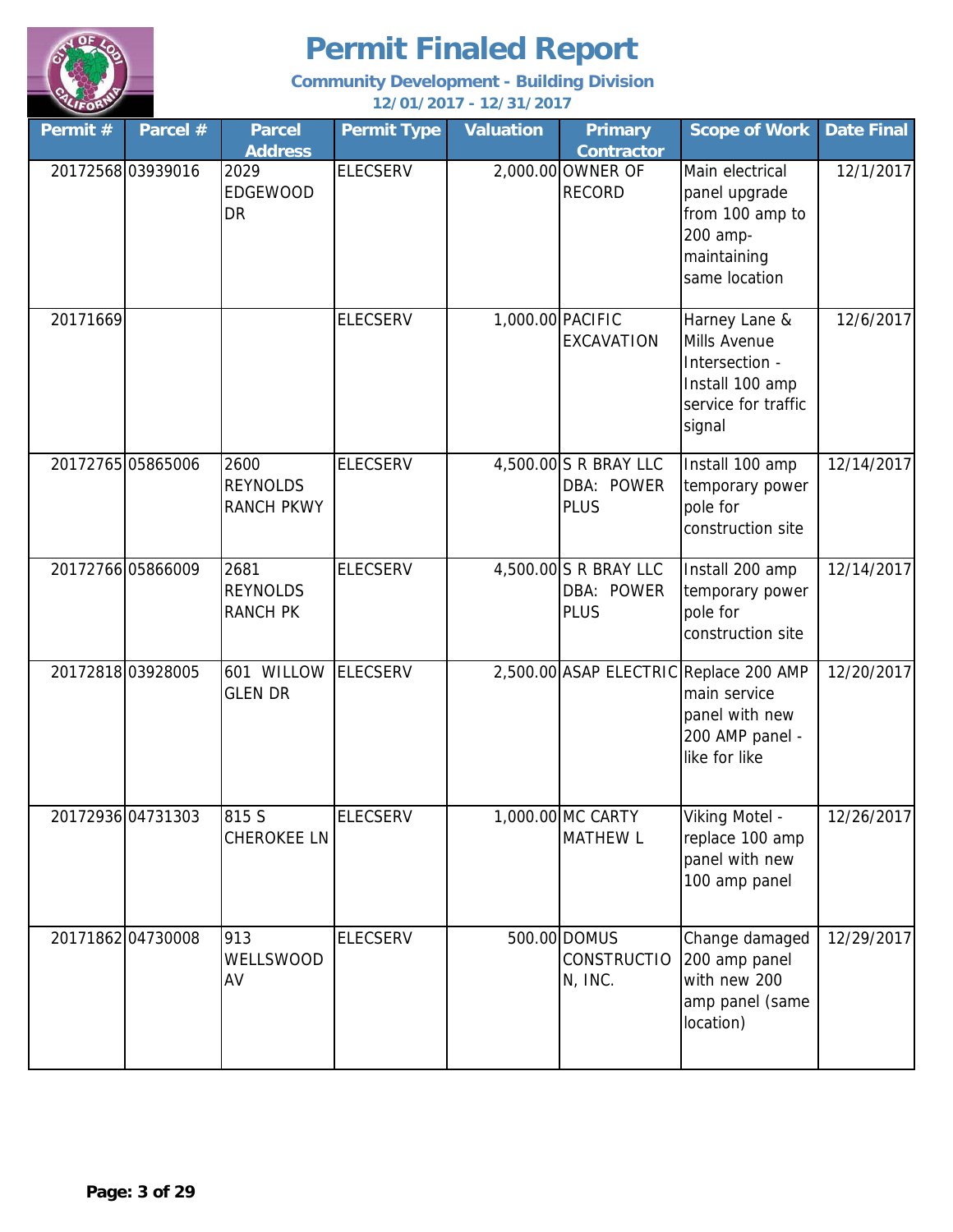

| Permit# | Parcel #          | <b>Parcel</b><br><b>Address</b>       | <b>Permit Type</b> | <b>Valuation</b> | <b>Primary</b><br>Contractor                                                                      | <b>Scope of Work</b>                                                           | <b>Date Final</b> |
|---------|-------------------|---------------------------------------|--------------------|------------------|---------------------------------------------------------------------------------------------------|--------------------------------------------------------------------------------|-------------------|
|         | 20172244 02720006 | 831<br><b>KRAMER</b><br><b>DR</b>     | <b>ELECSERV</b>    |                  | 1,000.00 SYNTROL<br><b>PLUMBING</b><br><b>HEATING &amp;</b><br>AIR INC                            | Replace 125amp<br>service panel<br>with 200 amp<br>panel. Same<br>location.    | 12/29/2017        |
|         | 20172770 03302513 | 420<br><b>KENSINGTON</b><br><b>WY</b> | <b>EQUIP</b>       |                  | 6,200.00 LAWSON'S<br>PLUMBING &<br><b>DRAIN</b><br>CLEANING                                       | Replacement of<br>sewer line in<br>backyard appx<br>50LF                       | 12/1/2017         |
|         | 20172806 03316060 | 829 S ROSE<br><b>ST</b>               | <b>EQUIP</b>       |                  | 1,000.00 CONTRERAS<br>PLUMBING<br><b>PARTNERSHIP</b>                                              | Replace Water<br>Heater in garage                                              | 12/1/2017         |
|         | 20172346 05841004 | 1959<br><b>YORKTOWN</b><br>DR         | <b>EQUIP</b>       |                  | 15,362.00 HONEYS AIR<br><b>INC</b>                                                                | Replace existing<br>HVAC with a 3-<br>ton split system                         | 12/4/2017         |
|         | 20172452 02932078 | 2482<br>CENTRAL<br><b>PARK DR</b>     | <b>EQUIP</b>       |                  | 10,240.00 LODI SERVICE<br><b>HEATING &amp;</b><br>COOLING                                         | HVAC changeout<br>same location<br>furnace in<br>garage and AC in<br>sideyard. | 12/4/2017         |
|         | 20171526 05845026 | <b>2316 S MILLS</b><br>AV             | <b>EQUIP</b>       |                  | 7,990.00 GIDDENS                                                                                  | HVAC changeout.<br>BROTHERS INC Split system Like<br>for like.                 | 12/5/2017         |
|         | 20172207 02932040 | 2491<br><b>MACARTHUR</b><br><b>PK</b> | <b>EQUIP</b>       |                  | 7,290.00 GIDDENS<br>BROTHERS INC out spit system                                                  | <b>HVAC</b> change                                                             | 12/5/2017         |
|         | 20172179 02910312 | 2143 JERRY<br>LN                      | <b>EQUIP</b>       |                  | 7,990.00 GIDDENS                                                                                  | <b>HVAC</b> change<br>BROTHERS INC out split system                            | 12/5/2017         |
|         | 20172327 02934022 | 2700 W ELM<br><b>ST</b>               | <b>EQUIP</b>       |                  | 8,458.00 ALL AIR INC.<br><b>DBA ALL AIR</b><br><b>HEATING &amp;</b><br>AIR<br><b>CONDITIONING</b> | Replace HVAC<br>split system - like<br>for like                                | 12/5/2017         |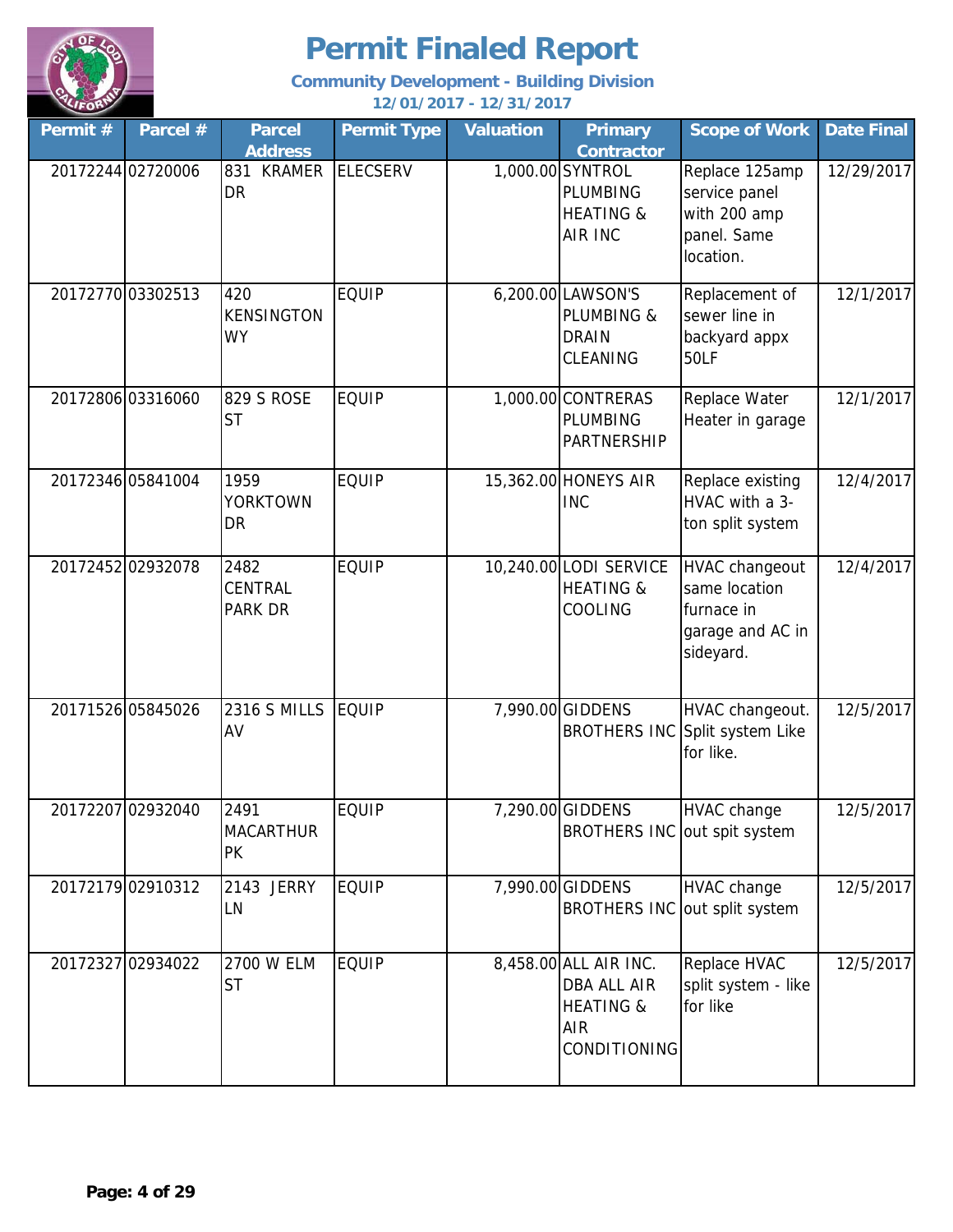

| Permit #          | Parcel #          | <b>Parcel</b><br><b>Address</b>  | <b>Permit Type</b> | <b>Valuation</b> | <b>Primary</b><br><b>Contractor</b>                                                          | <b>Scope of Work</b>                                        | <b>Date Final</b> |
|-------------------|-------------------|----------------------------------|--------------------|------------------|----------------------------------------------------------------------------------------------|-------------------------------------------------------------|-------------------|
|                   | 20172384 06233006 | 317 ALMOND<br><b>DR</b>          | <b>EQUIP</b>       | 9,100.00 TOKAY   | <b>HEATING AND</b><br><b>AIR</b><br><b>CONDITIONING</b>                                      | Replace HVAC<br>package unit on<br>roof. Like for like.     | 12/5/2017         |
|                   | 20172699 06005604 | 1615<br><b>BRANDYWINE</b><br>CT  | <b>EQUIP</b>       | 15,500.00 BELL   | <b>BROTHER'S</b><br><b>HEATING AND</b><br>AIR INC.                                           | Change out split<br>system HVAC                             | 12/5/2017         |
| 20172786 04745031 |                   | 430 S<br>CHEROKEE LN             | <b>EQUIP</b>       | 2,500.00 ABC     | <b>PLUMBING</b><br>HEATING &<br><b>AIR</b><br>CONDITIONING to nail shop                      | @480 S.<br>Cherokee Ln. -<br>Sewer pipe<br>replacement next | 12/6/2017         |
|                   | 20172833 03536012 | 25 N<br>WELLINGTON<br>WY         | <b>EQUIP</b>       |                  | 1,500.00 McKenzie<br>Plumbing                                                                | Replace Water<br>Heater in garage                           | 12/6/2017         |
|                   | 20172212 03926010 | 1123 GREEN<br><b>OAKS WY</b>     | <b>EQUIP</b>       |                  | 10,480.00 ALL AIR INC.<br>DBA: ALL AIR<br><b>HEATING &amp;</b><br><b>AIR</b><br>CONDITIONING | Replace split<br>system like for<br>like                    | 12/6/2017         |
| 2017110304731101  |                   | 800 S<br><b>CENTRAL AV</b>       | <b>EQUIP</b>       |                  | 7,580.00 LAWSON'S<br>PLUMBING &<br><b>DRAIN</b><br>CLEANING                                  | Replace appx 80<br>LF of sewer line<br>in rear yard.        | 12/7/2017         |
|                   | 20172227 06011028 | 1029<br><b>DARTMOOR</b><br>CI    | <b>EQUIP</b>       |                  | 8,567.00 ALL AIR INC.<br>DBA ALL AIR<br><b>HEATING &amp;</b><br><b>AIR</b><br>CONDITIONING   | Repalce HVAC<br>packaged unit-<br>like for like             | 12/7/2017         |
|                   | 20172832 03524025 | 1516 W<br>LOCKEFORD<br><b>ST</b> | <b>EQUIP</b>       |                  | 3,100.00 AIR SYSTEMS                                                                         | Replace HVAC<br>package unit on<br>ground. Like for<br>like | 12/7/2017         |
|                   | 20162996 06012217 | 2205<br><b>NEWBURY CI</b>        | <b>EQUIP</b>       |                  | 2,500.00 AMS HEATING<br><b>INC</b>                                                           | Replace HVAC<br>package unit like<br>for like.              | 12/8/2017         |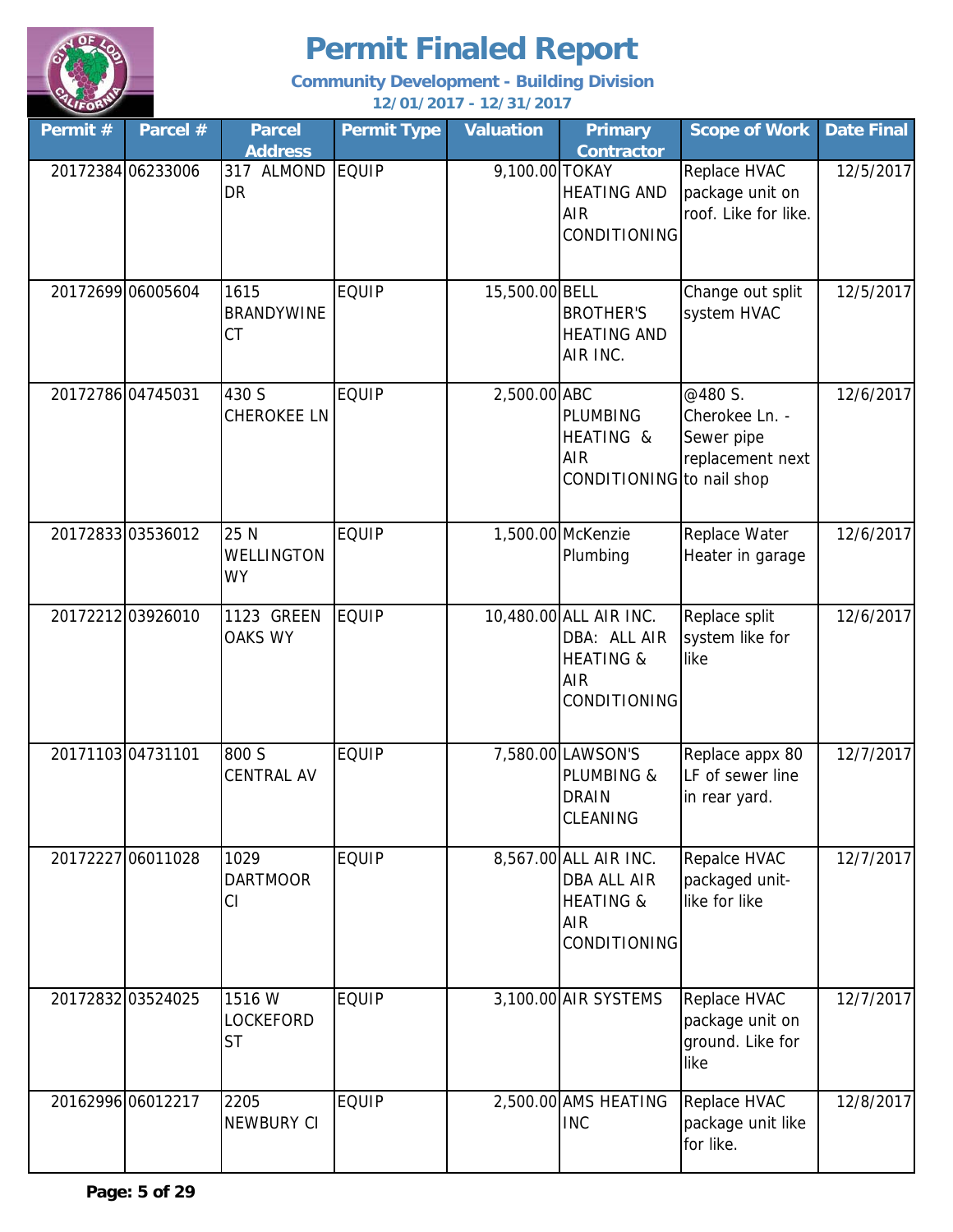

| Permit # | Parcel #          | <b>Parcel</b><br><b>Address</b>           | <b>Permit Type</b> | <b>Valuation</b> | <b>Primary</b><br><b>Contractor</b>                                                                       | <b>Scope of Work</b>                                                                                         | <b>Date Final</b> |
|----------|-------------------|-------------------------------------------|--------------------|------------------|-----------------------------------------------------------------------------------------------------------|--------------------------------------------------------------------------------------------------------------|-------------------|
|          | 20172582 02944030 | 2939<br>SWEETWOOD<br>DR                   | <b>EQUIP</b>       |                  | 4,268.00 GIDDENS<br>BROTHERS INC linsert using                                                            | Install fireplace<br>existing 1/2" gas<br>line.                                                              | 12/11/2017        |
|          | 20172825 05857022 | 2490<br><b>LEGACY WY</b>                  | <b>EQUIP</b>       |                  | 1,500.00 PHIL AND<br><b>PAUL'S</b><br>PLUMBING                                                            | Reroute water<br>line from meter<br>to house in the<br>front yard.                                           | 12/11/2017        |
|          | 2017276105846055  | 1610<br><b>REMINGTON</b><br><b>WY</b>     | <b>EQUIP</b>       |                  | 1,125.00 CALIFORNIA<br><b>DELTA</b><br>MECHANICAL                                                         | Replace Water<br>Heater in garage                                                                            | 12/12/2017        |
|          | 20172752 02932006 | 2557<br>CENTRAL<br><b>PARK DR</b>         | <b>EQUIP</b>       |                  | 2,750.00 SYNTROL<br><b>PLUMBING</b><br><b>HEATING &amp;</b><br><b>AIR INC</b>                             | Replace Water<br>Heater in garage.                                                                           | 12/13/2017        |
|          | 20172737 01527002 | 1221 N<br>LOWER<br>SACRAMENT<br><b>RD</b> | <b>EQUIP</b>       |                  | 13,848.00 HONEYS AIR<br><b>INC</b>                                                                        | Replace existing<br><b>HVAC split</b><br>system - same<br>locations                                          | 12/14/2017        |
|          | 20172431 03926001 | 626<br><b>BIRCHWOOD</b><br><b>DR</b>      | <b>EQUIP</b>       |                  | 7,324.00 ALL AIR INC.<br><b>DBA ALL AIR</b><br><b>HEATING &amp;</b><br><b>AIR</b><br><b>CONDITIONING</b>  | Replace HVAC<br>package unit on<br>ground                                                                    | 12/14/2017        |
|          | 20171973 03304037 | 1428 IRIS DR EQUIP                        |                    |                  | 14,065.00 ALL AIR INC.<br><b>DBA ALL AIR</b><br><b>HEATING &amp;</b><br><b>AIR</b><br><b>CONDITIONING</b> | Replace HVAC<br>split system Like<br>for like                                                                | 12/14/2017        |
|          | 20171509 03718025 | 139 S<br><b>CRESCENT AV</b>               | <b>EQUIP</b>       |                  | 4,500.00 PHIL AND<br><b>PAUL'S</b><br><b>PLUMBING</b>                                                     | Replacement of<br>sewer line from<br>house to end of<br>property via<br>trenchless<br>method, approx.<br>65' | 12/15/2017        |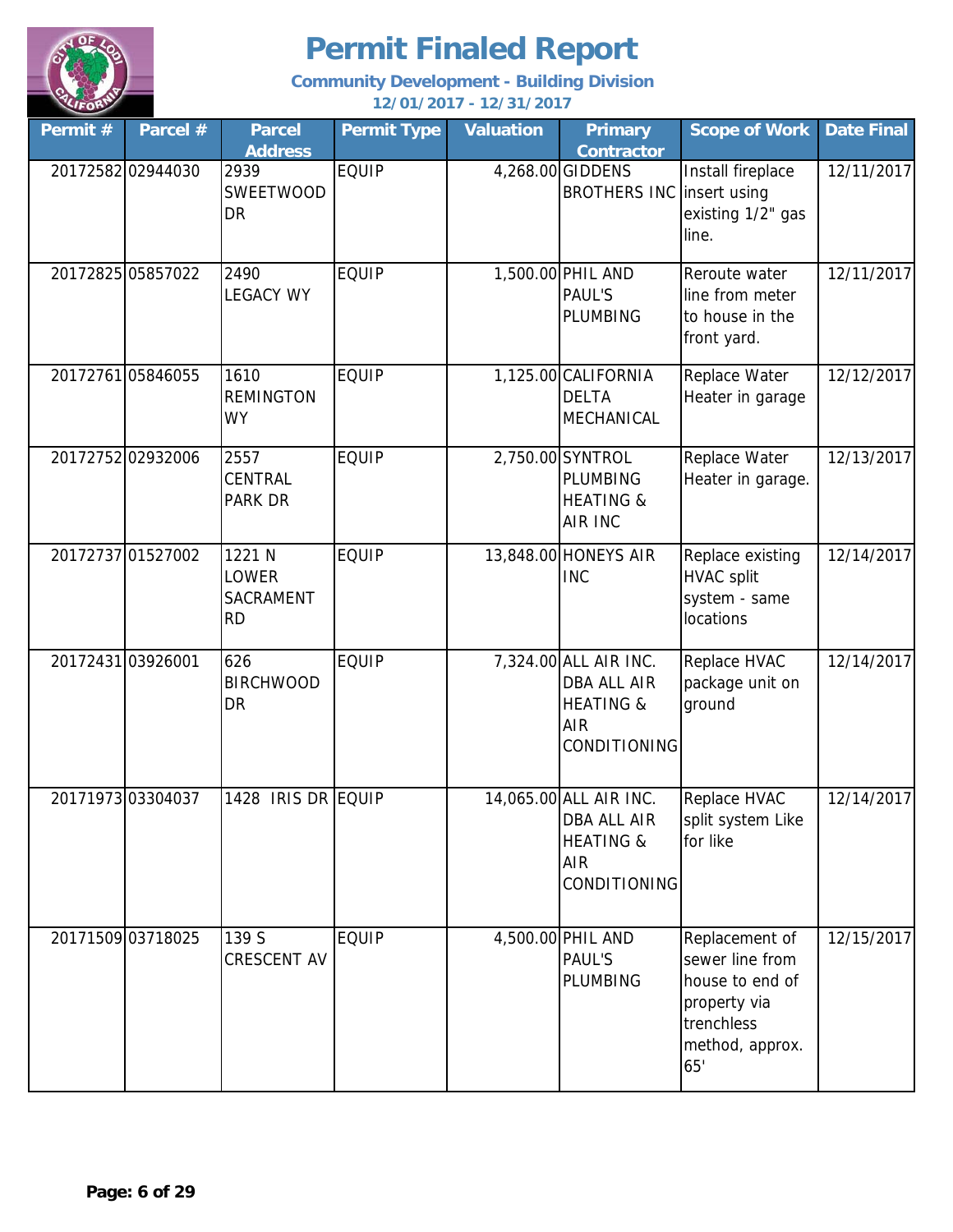

| Permit # | Parcel #          | <b>Parcel</b><br><b>Address</b>      | <b>Permit Type</b> | <b>Valuation</b> | <b>Primary</b><br><b>Contractor</b>              | <b>Scope of Work</b>                                                                                | Date Final |
|----------|-------------------|--------------------------------------|--------------------|------------------|--------------------------------------------------|-----------------------------------------------------------------------------------------------------|------------|
|          | 20171512 02930038 | 2911<br><b>ROSEWOOD</b><br>DR        | <b>EQUIP</b>       |                  | 2,103.00 EASTWOOD<br><b>AIR</b>                  | <b>HVAC</b> condenser<br>only change out -<br>like for like                                         | 12/15/2017 |
|          | 20171547 03924011 | 735 PALM AV                          | EQUIP              | 15,954.00 B & W  | MECHANICAL<br><b>INC</b>                         | Replace existing<br>HVAC split system                                                               | 12/15/2017 |
|          | 2017108102944003  | 620 LIVE<br>OAK CT                   | <b>EQUIP</b>       | 7,400.00 TOKAY   | <b>HEATING AND</b><br><b>AIR</b><br>CONDITIONING | Replace HVAC<br>split systme. like<br>for like.                                                     | 12/15/2017 |
|          | 2017032103316039  | 823 S<br>CALIFORNIA<br><b>ST</b>     | <b>EQUIP</b>       |                  | 6,050.00 HEATER MAN<br>HEATING & AIR mounted     | Replace roof-<br>package HVAC                                                                       | 12/18/2017 |
|          | 2017282603317413  | <b>700 S ROSE</b><br><b>ST</b>       | <b>EQUIP</b>       |                  | 4,200.00 PHIL AND<br><b>PAUL'S</b><br>PLUMBING   | Replace sewer<br>main line form<br>house to city in<br>backyard.                                    | 12/18/2017 |
|          | 2017272303303418  | 1721 W<br><b>TOKAY ST</b>            | <b>EQUIP</b>       | 12,300.00 TOKAY  | <b>HEATING AND</b><br><b>AIR</b>                 | Replace HVAC<br>split system ac<br>on ground<br>CONDITIONING furnace in closet.<br>Replace ductwork | 12/18/2017 |
|          | 20172464 03505010 | 1922 AYERS<br>AV                     | <b>EQUIP</b>       | 1,500.00 SCOTT   | LOVOTTI                                          | Replace wall<br>heater. Like for<br>like same<br>location.                                          | 12/19/2017 |
|          | 20171438 03116013 | 1110 S<br>CRESCENT AV                | <b>EQUIP</b>       |                  | 11,500.00 EASTWOOD<br><b>AIR</b>                 | HVAC changeout<br>like for like split<br>system.<br>Condensor in<br>backyard furnace<br>in closet.  | 12/19/2017 |
|          | 20171362 06233019 | 282<br><b>RAVENWOOD</b><br><b>WY</b> | <b>EQUIP</b>       |                  | 5,850.00 GIDDENS<br>BROTHERS INC out on roof     | <b>HVAC change</b>                                                                                  | 12/20/2017 |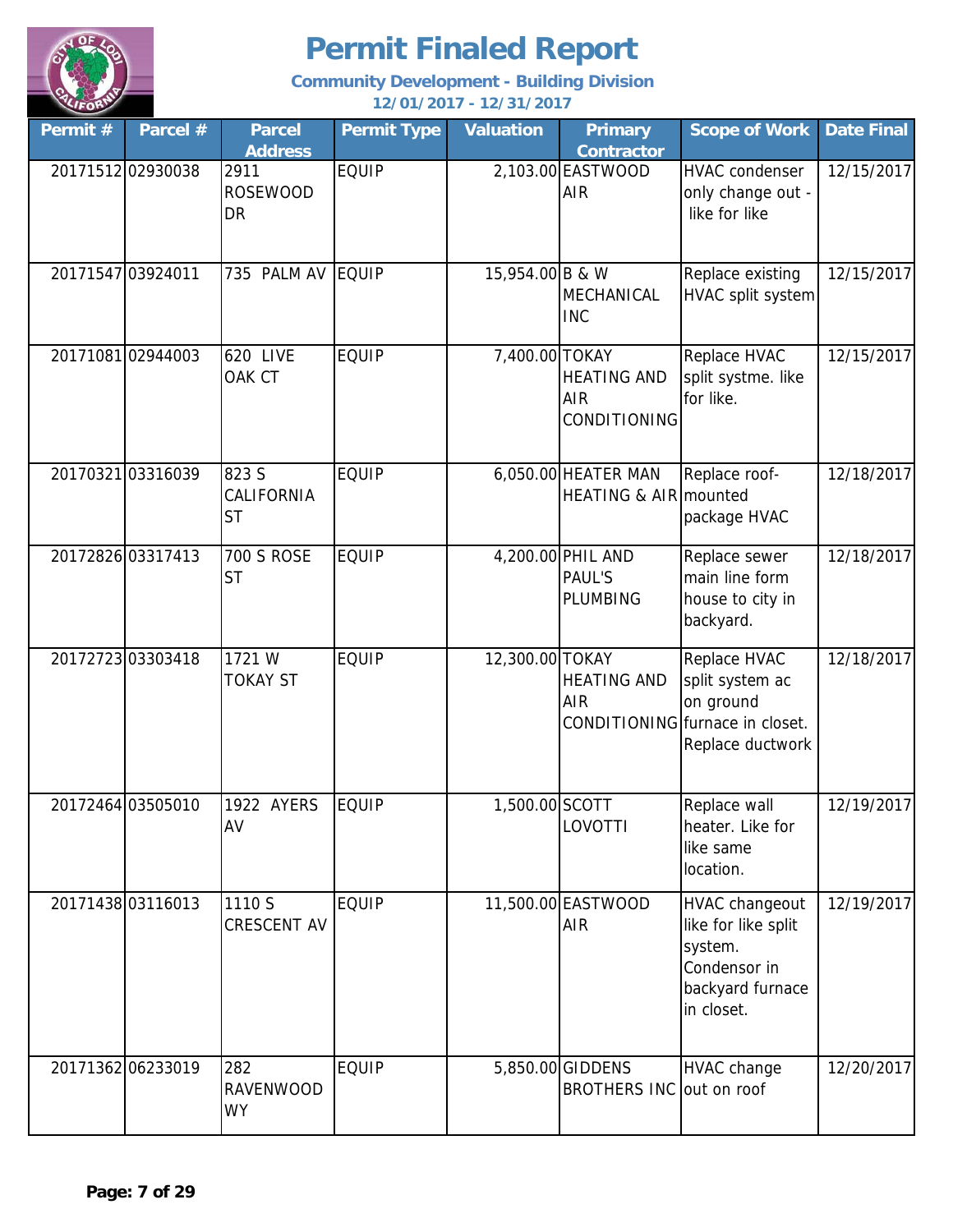

| Permit # | Parcel #          | <b>Parcel</b><br><b>Address</b>      | <b>Permit Type</b> | <b>Valuation</b> | <b>Primary</b><br>Contractor                            | <b>Scope of Work</b>                                                                               | <b>Date Final</b> |
|----------|-------------------|--------------------------------------|--------------------|------------------|---------------------------------------------------------|----------------------------------------------------------------------------------------------------|-------------------|
|          | 20172937 06222032 | 168<br><b>HEMLOCK DR</b>             | <b>EQUIP</b>       | 6,195.00 TOKAY   | <b>HEATING AND</b><br><b>AIR</b><br><b>CONDITIONING</b> | <b>HVAC</b> replace<br>package unit on<br>roof. Like for like.                                     | 12/20/2017        |
|          | 2017287702908402  | 415 PLUMAS<br><b>WY</b>              | <b>EQUIP</b>       |                  | 1,000.00 OWNER OF<br><b>RECORD</b>                      | Replace appx<br>40LF of sewer in<br>front and side<br>yard                                         | 12/21/2017        |
|          | 20172909 04735317 | 513<br><b>HILBORN ST</b>             | <b>EQUIP</b>       |                  | 1,000.00 PHIL AND<br>PAUL'S<br><b>PLUMBING</b>          | Unit 4 at back<br>Replace Water<br>Heater in closet                                                | 12/21/2017        |
|          | 20172049 03303102 | 521 S MILLS<br>AV                    | <b>EQUIP</b>       |                  | 200.00 BRAD POSER                                       | Run electric from<br>sub panel to hot<br>tub appx 5LF                                              | 12/21/2017        |
|          | 20171897 04102008 | 1001<br><b>LINCOLN AV</b>            | <b>EQUIP</b>       | 4,800.00 M & M   | <b>HEATING &amp;</b><br><b>AIR CONDI</b>                | Remove &<br>replace rooftop<br><b>HVAC</b> unit                                                    | 12/21/2017        |
|          | 2017243804716124  | 225<br>REDWOOD ST                    | <b>EQUIP</b>       |                  | 1,250.00 OWNER OF<br><b>RECORD</b>                      | Replace existing<br>100 amp service<br>panel with same.                                            | 12/21/2017        |
|          | 20172554 03303102 | 521 S MILLS<br>AV                    | <b>EQUIP</b>       |                  | 500.00 BRAD POSER                                       | Install (3) lights<br>(1) ceiling fan<br>and (1) outlet on<br>existing patio<br>cover.             | 12/21/2017        |
|          | 20171249 06233021 | 341<br><b>RAVENWOOD</b><br><b>WY</b> | <b>EQUIP</b>       |                  | 6,000.00 HEATER MAN<br>HEATING & AIR Way - Package      | @ 1635 Coventry<br><b>HVAC</b> unit<br>replacement -<br>roof top - same<br>location as<br>original | 12/21/2017        |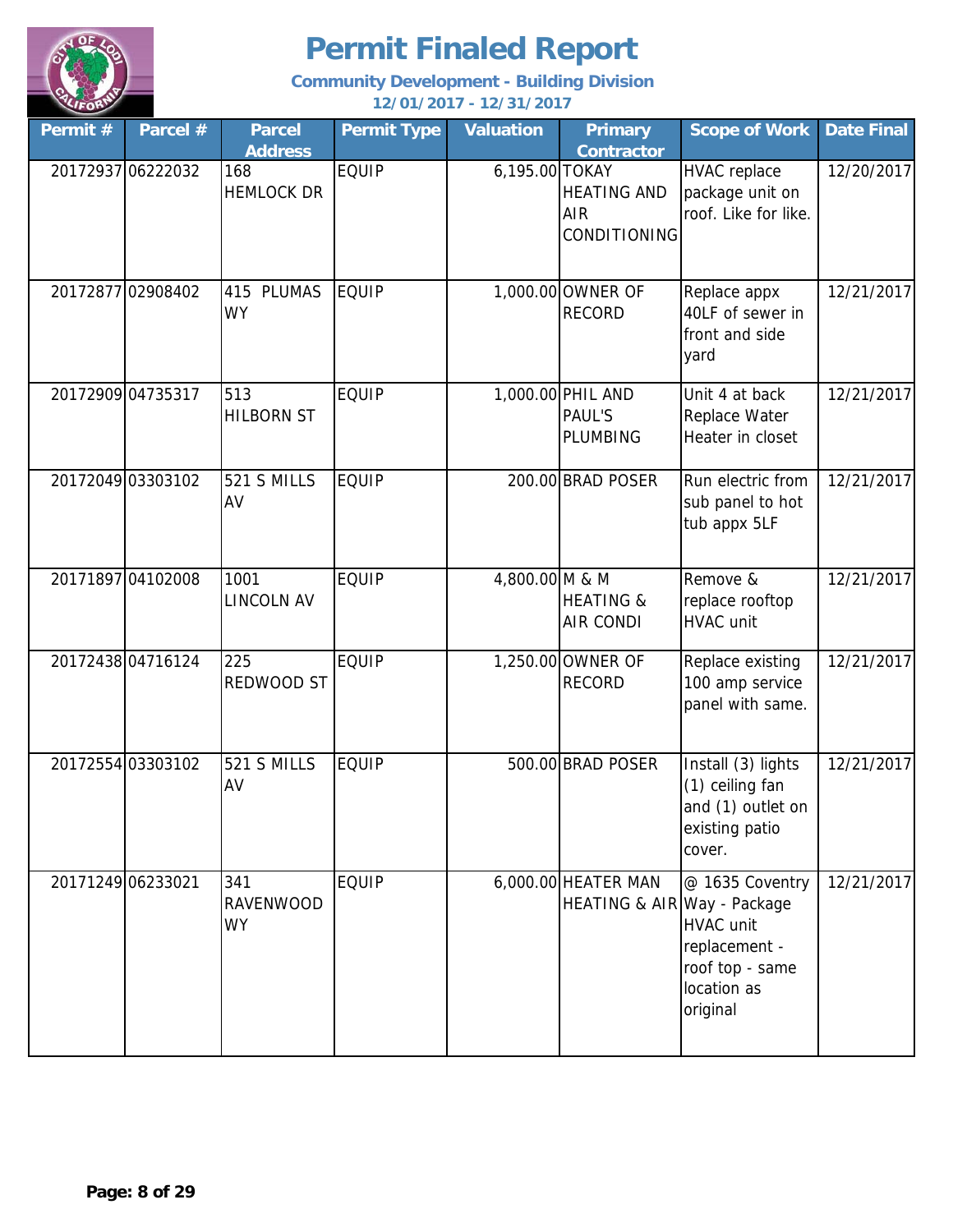

| Permit #          | Parcel #          | <b>Parcel</b><br><b>Address</b> | <b>Permit Type</b> | <b>Valuation</b>  | <b>Primary</b><br><b>Contractor</b>                                                               | <b>Scope of Work</b>                                                                                 | <b>Date Final</b> |
|-------------------|-------------------|---------------------------------|--------------------|-------------------|---------------------------------------------------------------------------------------------------|------------------------------------------------------------------------------------------------------|-------------------|
|                   | 20172640 06239005 | 420<br><b>RAVENWOOD</b><br>WY   | <b>EQUIP</b>       | 2,762.00 ABC      | <b>PLUMBING</b><br>HEATING &<br><b>AIR</b><br>CONDITIONING 30 LF of water                         | Located at 422<br>Ravenwood Way<br>- Install 2nd<br>water meter and<br>line for duplex               | 12/26/2017        |
|                   | 20172756 05819025 | 1623<br>LAKESHORE<br>DR         | <b>EQUIP</b>       | 10,265.00 GRIZZLY | <b>MECHANICAL</b><br><b>SERVICES</b>                                                              | <b>HVAC changeout</b><br>split system<br>same location                                               | 12/26/2017        |
|                   | 2017289106231007  | 123 ADOBE<br>СT                 | <b>EQUIP</b>       |                   | 14,000.00 HEATER MAN<br><b>HEATING &amp; AIR top HVAC</b>                                         | Apt A & C - Roof<br>package unit<br>replacement -<br>$(2)$ units                                     | 12/27/2017        |
|                   | 2017138101562006  | 2401 EILERS<br>#206 LN          | <b>EQUIP</b>       | 11,500.00 HI-TECH |                                                                                                   | Located at unit<br>206. Replace<br>existing package<br>unit on roof                                  | 12/27/2017        |
|                   | 2017298803108023  | 1214<br><b>GLENHURST</b><br>DR  | <b>EQUIP</b>       |                   | 3,500.00 PHIL AND<br><b>PAUL'S</b><br><b>PLUMBING</b>                                             | Replace 25ft of<br>orangeburg<br>sewer line with<br>new ABS in<br>backyard                           | 12/28/2017        |
|                   | 20172829 05852016 | 2530 POPPY<br>DR                | <b>EQUIP</b>       | 3,332.00 BELL     | <b>BROTHER'S</b><br><b>HEATING AND</b><br>AIR INC.                                                | Replace existing<br><b>Water Heater</b><br>and recirculating<br>pump. Like for<br>like same location | 12/29/2017        |
| 20171793 06252021 |                   | 2124<br><b>STARLING WY</b>      | <b>EQUIP</b>       |                   | 8,878.00 ALL AIR INC.<br>DBA ALL AIR<br><b>HEATING &amp;</b><br><b>AIR</b><br><b>CONDITIONING</b> | Replace HVAC<br>split system - like<br>for like                                                      | 12/29/2017        |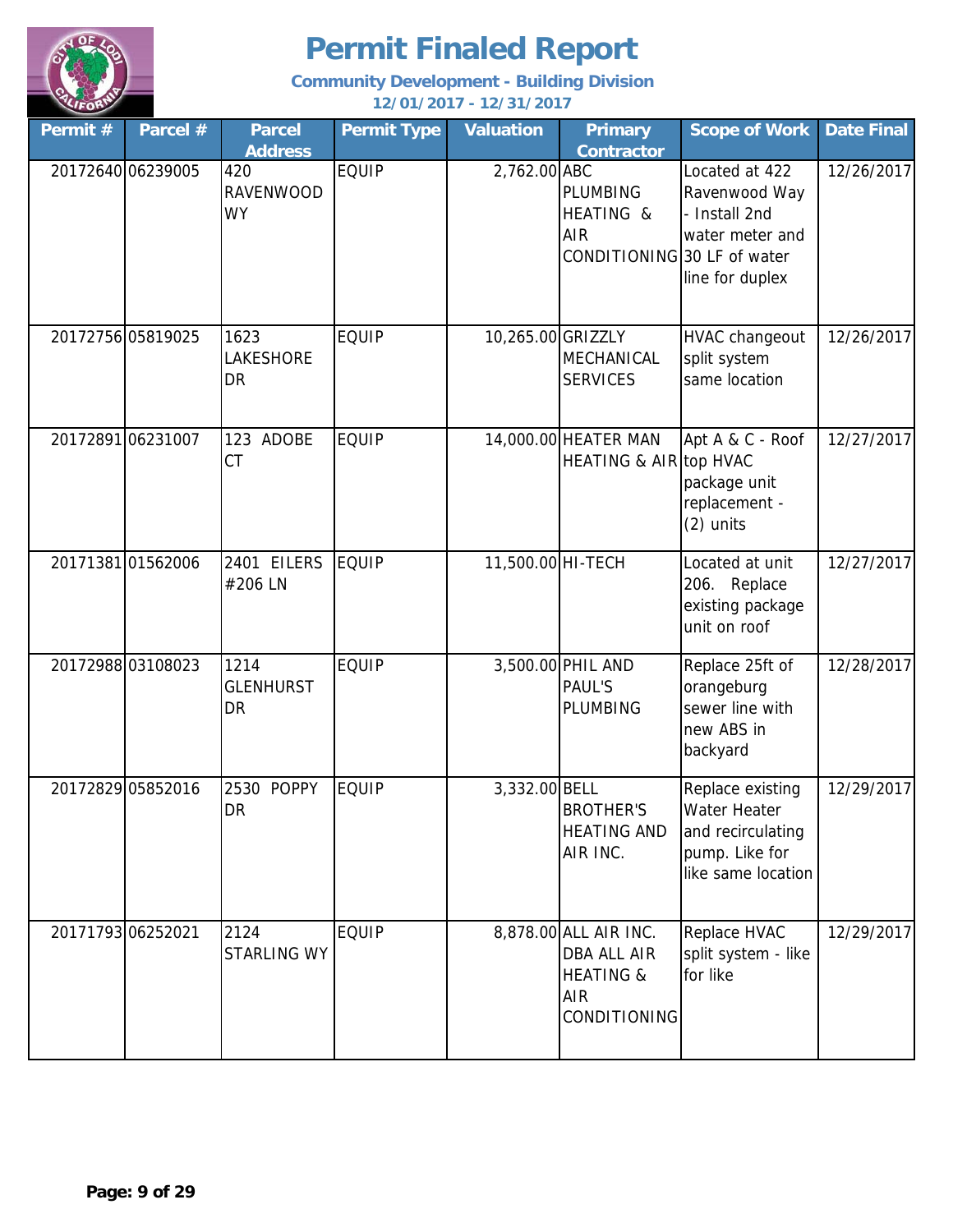

| Permit#           | Parcel #          | <b>Parcel</b><br><b>Address</b> | <b>Permit Type</b> | <b>Valuation</b> | <b>Primary</b><br><b>Contractor</b>                 | <b>Scope of Work</b>                                                                                                                                                                                                                              | <b>Date Final</b> |
|-------------------|-------------------|---------------------------------|--------------------|------------------|-----------------------------------------------------|---------------------------------------------------------------------------------------------------------------------------------------------------------------------------------------------------------------------------------------------------|-------------------|
|                   | 20171576 03704310 | 8N<br><b>FAIRMONT AV</b>        | <b>EQUIP</b>       |                  | 11,000.00 EASTWOOD<br><b>AIR</b>                    | HVAC changeout<br>split system. like<br>for like.<br>Condensor on<br>groiund, furnace<br>in hall closet.                                                                                                                                          | 12/29/2017        |
| 20163269 02956001 |                   | 119 NOBLE<br>AV                 | <b>FIRE</b>        |                  | 0.00 Barsotti's Fire<br>Protection                  | <b>Fire Sprinklers</b><br>for New Single<br><b>Family Dwelling</b><br>MP401                                                                                                                                                                       | 12/1/2017         |
|                   | 2016327302954029  | 2818<br><b>AMBROSIA ST</b>      | <b>FIRE</b>        |                  | 0.00 Barsotti's Fire<br>Protection                  | <b>Fire Sprinklers</b><br>for New Single<br><b>Family Dwelling</b><br>MP103                                                                                                                                                                       | 12/1/2017         |
| 20172362 04932011 |                   | 225 N GUILD<br>AV               | <b>FIRE</b>        |                  | 0.00 CEN CAL FIRE<br><b>SYSTEMS INC</b>             | Cepheid - Fire<br>Sprinkler<br>modification for<br>clean room<br>addition.                                                                                                                                                                        | 12/1/2017         |
|                   | 2017270104745017  | 520 S<br><b>CHEROKEE LN</b>     | <b>FIRE</b>        |                  | 0.00 HOFFMAN<br><b>ELECTRONIC</b><br><b>SYSTEMS</b> | Suite 104 -<br>Planet Fitness -<br>Installation of<br>audible & visual<br>notification<br>appliances. All<br>installed devices<br>are to be<br>interconnected<br>to the existing<br>fire alarm control<br>unit in the<br>sprinkler riser<br>room. | 12/1/2017         |
|                   | 20163360 05868022 | 250<br><b>ISABELLA DR</b>       | <b>FIRE</b>        |                  | 0.00 THORPE<br><b>DESIGN</b>                        | <b>Fire Sprinklers</b><br>for New Single<br><b>Family Dwelling</b><br>MP4                                                                                                                                                                         | 12/7/2017         |
|                   | 2017256304745017  | 520 S<br>CHEROKEE LN            | <b>FIRE</b>        |                  | 0.00 ELECTRICAL<br><b>PROTECTION</b><br><b>INC</b>  | <b>Grocery Outlet</b><br>Suite 102 Add<br>Fire Alarm<br>Devices.                                                                                                                                                                                  | 12/7/2017         |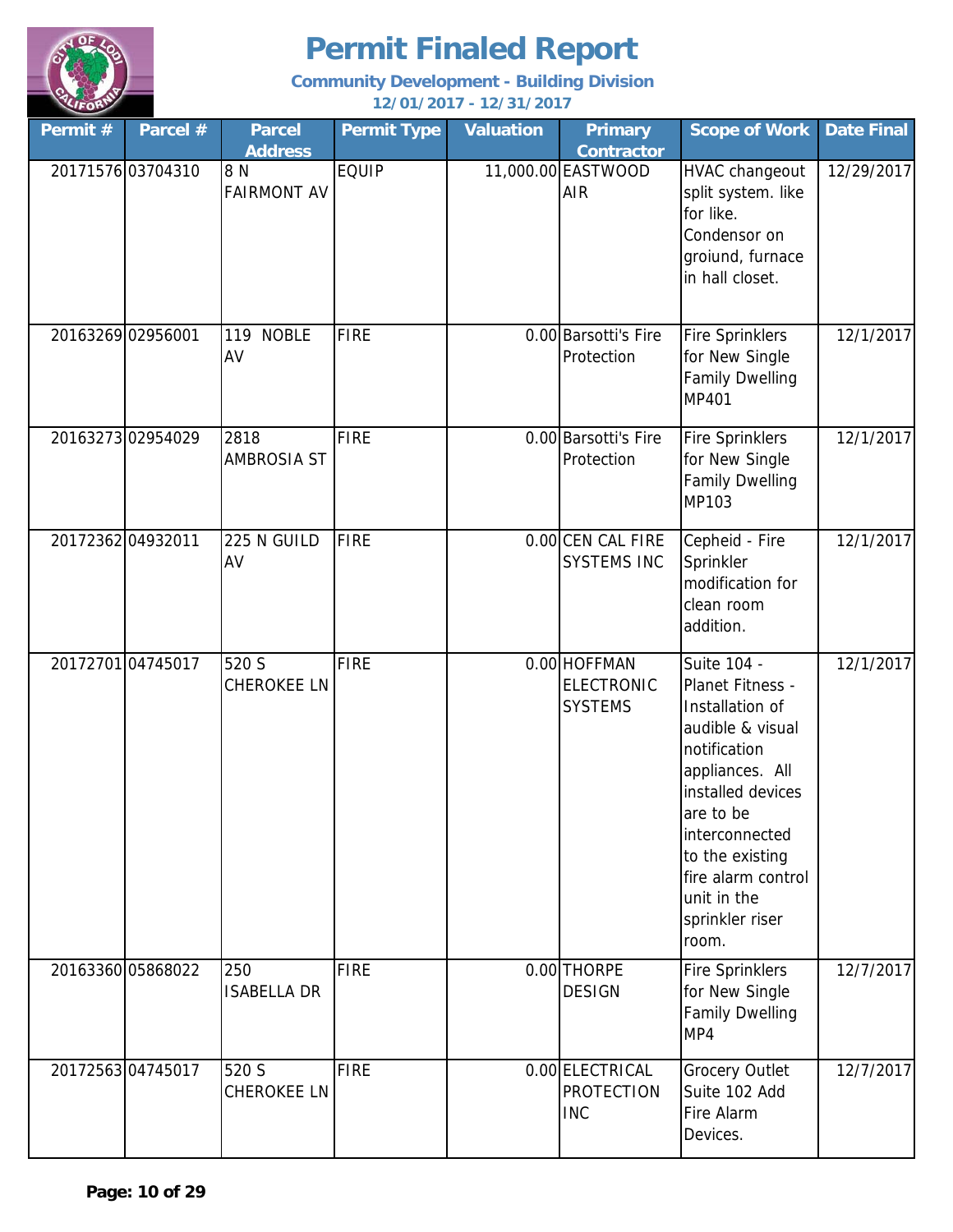

| Permit # | Parcel #          | <b>Parcel</b><br><b>Address</b> | <b>Permit Type</b> | <b>Valuation</b> | <b>Primary</b><br><b>Contractor</b> | <b>Scope of Work</b>                                                                  | <b>Date Final</b> |
|----------|-------------------|---------------------------------|--------------------|------------------|-------------------------------------|---------------------------------------------------------------------------------------|-------------------|
|          | 20163334 05868024 | 238<br><b>ISABELLA DR</b>       | <b>FIRE</b>        |                  | 0.00 THORPE<br><b>DESIGN</b>        | <b>Fire Sprinklers</b><br>for New Single<br><b>Family Dwelling</b><br>MP <sub>2</sub> | 12/11/2017        |
|          | 20163265 02955005 | NOBEL AV<br>79                  | <b>FIRE</b>        |                  | 0.00 Barsotti's Fire<br>Protection  | <b>Fire Sprinklers</b><br>for New Single<br><b>Family Dwelling</b><br>MP401           | 12/11/2017        |
|          | 20163272 02954030 | 2812<br><b>AMBROSIA ST</b>      | <b>FIRE</b>        |                  | 0.00 Barsotti's Fire<br>Protection  | <b>Fire Sprinklers</b><br>for New Single<br><b>Family Dwelling</b><br>MP103           | 12/13/2017        |
|          | 20163359 05868009 | 249<br><b>ISABELLA DR</b>       | <b>FIRE</b>        |                  | 0.00 THORPE<br><b>DESIGN</b>        | <b>Fire Sprinklers</b><br>for New Single<br><b>Family Dwelling</b><br>MP4             | 12/13/2017        |
|          | 20172165 04520204 | 116<br>CHESTNUT ST              | <b>FIRE</b>        |                  | 0.00 OWNER OF<br><b>RECORD</b>      | @118 Chestnut -<br>Fire sprinkler<br>system for new<br>single family<br>dwelling      | 12/14/2017        |
|          | 20163270 02954032 | 2800<br><b>AMBROSIA ST</b>      | <b>FIRE</b>        |                  | 0.00 Barsotti's Fire<br>Protection  | <b>Fire Sprinklers</b><br>for New Single<br><b>Family Dwelling</b><br><b>MP101</b>    | 12/18/2017        |
|          | 20163361 05868023 | 244<br><b>ISABELLA DR</b>       | <b>FIRE</b>        |                  | 0.00 THORPE<br><b>DESIGN</b>        | <b>Fire Sprinklers</b><br>for New Single<br><b>Family Dwelling</b><br>MP4             | 12/20/2017        |
|          | 20163317 05868025 | 232<br><b>ISABELLA DR</b>       | <b>FIRE</b>        |                  | 0.00 THORPE<br><b>DESIGN</b>        | <b>Fire Sprinklers</b><br>for New Single<br><b>Family Dwelling</b><br>MP1             | 12/21/2017        |
|          | 20163246 02955048 | 3041<br><b>BELMONT DR</b>       | <b>FIRE</b>        |                  | 0.00 Barsotti's Fire<br>Protection  | <b>Fire Sprinklers</b><br>for New Single<br><b>FAmily Dwelling</b><br>MP203           | 12/21/2017        |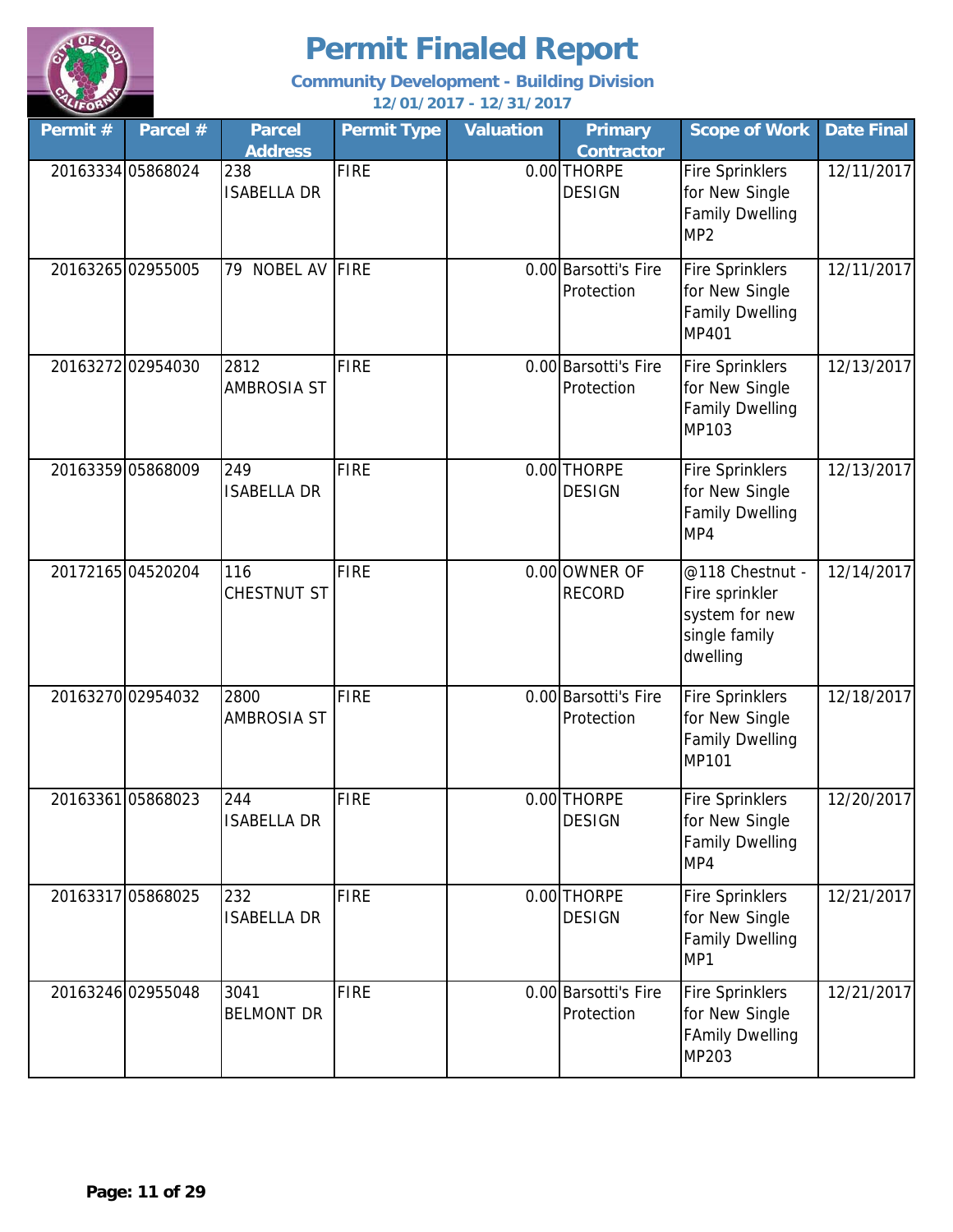

| Permit # | Parcel #          | <b>Parcel</b><br><b>Address</b>      | <b>Permit Type</b> | <b>Valuation</b> | <b>Primary</b><br><b>Contractor</b>     | <b>Scope of Work</b>                                                                   | <b>Date Final</b> |
|----------|-------------------|--------------------------------------|--------------------|------------------|-----------------------------------------|----------------------------------------------------------------------------------------|-------------------|
|          | 20151713 02743021 | 2106 TIENDA<br><b>DRIVE</b>          | <b>FIRE</b>        |                  | 0.00 Barsotti's Fire<br>Protection      | Fire sprinkler<br>system - for new<br>single family<br>dwelling - The<br>Villas, Lot 3 | 12/26/2017        |
|          | 20151714 02743022 | 2108 TIENDA<br><b>DRIVE</b>          | FIRE               |                  | 0.00 Barsotti's Fire<br>Protection      | Fire sprinkler<br>system for new<br>single family<br>dwelling - The<br>Villas, Lot 4   | 12/26/2017        |
|          | 20163290 02954001 | 198<br><b>COTTAGE LN</b>             | <b>FIRE</b>        |                  | 0.00 Barsotti's Fire<br>Protection      | <b>Fire Sprinklers</b><br>for New Single<br><b>Family Dwelling</b><br>MP103            | 12/27/2017        |
|          | 20163403 02954004 | 180<br><b>COTTAGE LN</b>             | <b>FIRE</b>        |                  | 0.00 Barsotti's Fire<br>Protection      | <b>Fire Sprinklers</b><br>for New Single<br><b>Family Dwelling</b><br><b>MP101</b>     | 12/29/2017        |
|          | 2016327102954031  | 2806<br><b>AMBROSIA ST</b>           | <b>FIRE</b>        |                  | 0.00 Barsotti's Fire<br>Protection      | <b>Fire Sprinklers</b><br>for New Single<br><b>Family Dwelling</b><br><b>MP102</b>     | 12/29/2017        |
|          | 20162945 03936216 | 436 LOUIE<br>AV                      | <b>FIRE</b>        |                  | 0.00 ELITE FIRE<br>SYSTEMS, INC.        | <b>Fire Sprinklers</b><br>for New Single<br><b>Family Dwelling</b>                     | 12/29/2017        |
|          | 2017108202716003  | 717 PEACH<br><b>ST</b>               | <b>HVAC</b>        |                  | 8,311.00 HONEYS AIR<br><b>INC</b>       | Replace existing<br>HVAC with 3-ton<br>split system                                    | 12/27/2017        |
|          | 20172578 03926002 | 1429<br><b>EDGEWOOD</b><br><b>DR</b> | PV                 | 22,000.00 LENZI  | <b>INCORPORATE</b><br>I)                | Install 8.48 kW<br>PV system<br>(Service Panel<br>upgrade on<br>Permit<br>#20172556)   | 12/1/2017         |
|          | 20172185 04112005 | 918N<br>PLEASANT AV                  | <b>PV</b>          |                  | 31,351.00 PETERSEN -<br><b>DEAN INC</b> | 7.8 kW PV system                                                                       | 12/7/2017         |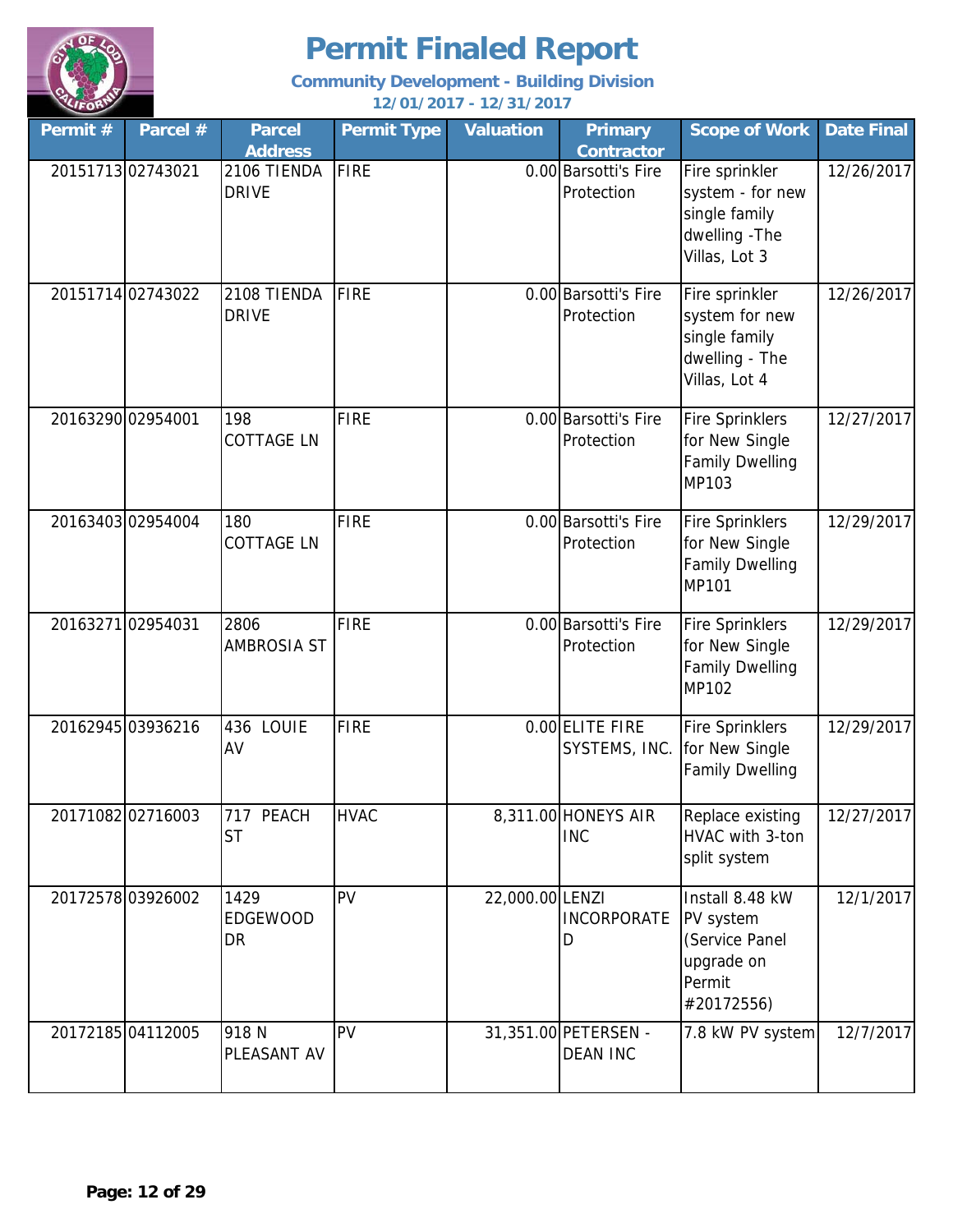

| Permit #          | Parcel #          | <b>Parcel</b><br><b>Address</b> | <b>Permit Type</b> | <b>Valuation</b>  | <b>Primary</b><br><b>Contractor</b>                          | <b>Scope of Work</b>                                                    | <b>Date Final</b> |
|-------------------|-------------------|---------------------------------|--------------------|-------------------|--------------------------------------------------------------|-------------------------------------------------------------------------|-------------------|
|                   | 2016234806252014  | 2119<br><b>STARLING WY</b>      | PV                 |                   | 12,313.00 SOLARCITY<br>CORP.                                 | Install PV<br>system, 7.3 KW,<br>residential, roof-<br>mounted,         | 12/16/2017        |
|                   | 20172577 02930007 | 437<br>EVERGREEN<br>DR          | PV                 | 21,933.00 SIERRA  | PACIFIC HOME<br>& COMFORT                                    | Install 4.8 kW PV<br>system                                             | 12/18/2017        |
|                   | 20172747 02715005 | 2131<br><b>CORBIN LN</b>        | PV                 | 10,000.00 HIGH    | <b>DEFINITION</b><br><b>SOLAR INC</b>                        | 1.6 kW PV system                                                        | 12/19/2017        |
|                   | 20172748 05852013 | 2515 POPPY<br><b>DR</b>         | PV                 |                   | 14,962.00 ACR SOLAR<br>INTERNATIONA system - roof<br>L CORP. | 4.07 kW PV<br>mount                                                     | 12/19/2017        |
|                   | 20163026 04731303 | 815 S<br><b>CHEROKEE LN</b>     | <b>PV</b>          |                   | 48,500.00 MC CARTY<br><b>MATHEW L</b>                        | "Viking Motel"<br>Install 23.52KW<br>Roof Mount PV<br>system            | 12/26/2017        |
|                   | 20163027 04731303 | 815 S<br><b>CHEROKEE LN</b>     | <b>PV</b>          |                   | 34,192.00 MC CARTY<br><b>MATHEW L</b>                        | "Viking Motel"<br>Install 11.2 KW<br>Roof mounted<br>PV system.         | 12/26/2017        |
| 20172415 03940031 |                   | 1132<br><b>JUNEWOOD</b><br>CT   | PV                 |                   | 20,000.00 West Coast<br>Solar, Inc.                          | 5.1 kw PV system                                                        | 12/27/2017        |
| 20172933 05853001 |                   | 1824<br><b>VICTORIA DR</b>      | PV                 |                   | 16,900.00 KURIOS, INC                                        | 3.53 kW PV<br>system                                                    | 12/28/2017        |
|                   | 20172467 02720006 | 831 KRAMER<br><b>DR</b>         | <b>PV</b>          | 15,000.00 SYNTROL | PLUMBING<br><b>HEATING &amp;</b><br><b>AIR INC</b>           | 7.22 kW PV<br>system. Service<br>panel upgrade<br>on permit<br>20172244 | 12/29/2017        |
|                   | 20172779 03917037 | 761 EUREKA<br>AV                | <b>REROOF</b>      | 15,986.00 PHOENIX | ROOFING CO<br><b>INC</b>                                     | Tear off 1 layer<br>of comp. Install<br>cool roof comp.                 | 12/1/2017         |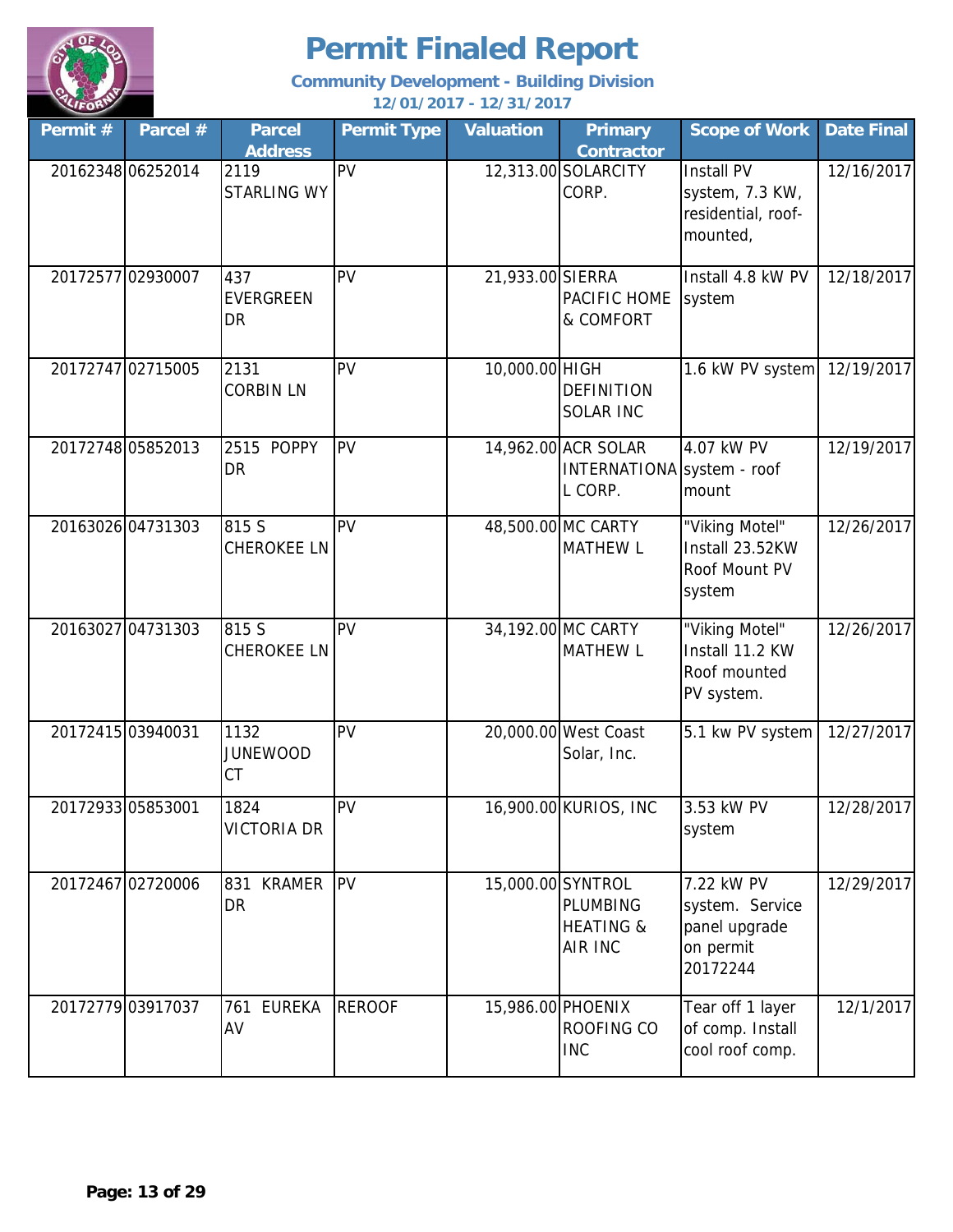

| Permit # | Parcel #          | <b>Parcel</b><br><b>Address</b> | <b>Permit Type</b> | <b>Valuation</b>  | <b>Primary</b><br><b>Contractor</b>                                                         | <b>Scope of Work</b>                                                                                                   | <b>Date Final</b> |
|----------|-------------------|---------------------------------|--------------------|-------------------|---------------------------------------------------------------------------------------------|------------------------------------------------------------------------------------------------------------------------|-------------------|
|          | 20172780 04504003 | 426 S<br><b>HUTCHINS ST</b>     | <b>REROOF</b>      | 7,930.00 HOME     | ROOFING CO                                                                                  | House - Tear off<br>1 layer of comp.<br>shingles, reroof<br>with cool roof.<br>Add 7/16 OSB<br>sheathing               | 12/1/2017         |
|          | 20172781 04504003 | 426 S<br><b>HUTCHINS ST</b>     | <b>REROOF</b>      | 3,960.00 HOME     | ROOFING CO                                                                                  | Detached garage<br>- Tear 1 layer of<br>comp shingles,<br>reroof with cool<br>roof. Add 7/16<br>OSB solid<br>sheathing | 12/1/2017         |
|          | 20172760 03927145 | 1600<br><b>EDGEWOOD</b><br>DR   | <b>REROOF</b>      | 30,000.00 PREMIER | <b>ROOFING</b>                                                                              | Tear off shake<br>roof, sheet with<br>7/16 OSB, reroof<br>with cool roof                                               | 12/4/2017         |
|          | 20172689 03703022 | 229 N<br><b>ORANGE AV</b>       | <b>REROOF</b>      | 14,191.00 FAMES   | PAINTING AND<br><b>ROOFIN</b>                                                               | Tear off 2 layers<br>of comp and<br>install titanium<br>undrlayment.<br>Install comp -<br>Cool Roof                    | 12/4/2017         |
|          | 2017256504326003  | 115 S<br><b>SCHOOL ST</b>       | <b>REROOF</b>      |                   | 43,000.00 RITTENBACH<br><b>ROOFING &amp;</b><br>WATERPROOFI Repair Leaks -<br><b>NG INC</b> | Comm Bldg -<br>Pressure Wash -<br>Coat with white<br>silicone - Cool<br>Roof                                           | 12/4/2017         |
|          | 20172436 03719018 | <b>125 S ROSE</b><br><b>ST</b>  | <b>REROOF</b>      |                   | 3,900.00 RITTENBACH<br><b>ROOFING &amp;</b><br><b>WATERPROOFI</b><br><b>NG INC</b>          | Detached Garage<br>located in alley -<br>Remove (1) layer<br>of shake. Install<br>7/16 OSB. Install<br>comp.           | 12/4/2017         |
|          | 20172473 03727015 | 125 N<br>PLEASANT AV            | <b>REROOF</b>      |                   | 14,850.00 T A KRAUSE<br><b>CONSTRUCTIO</b><br>N                                             | Tear off comp.<br>Install comp.<br>Cool Roof                                                                           | 12/5/2017         |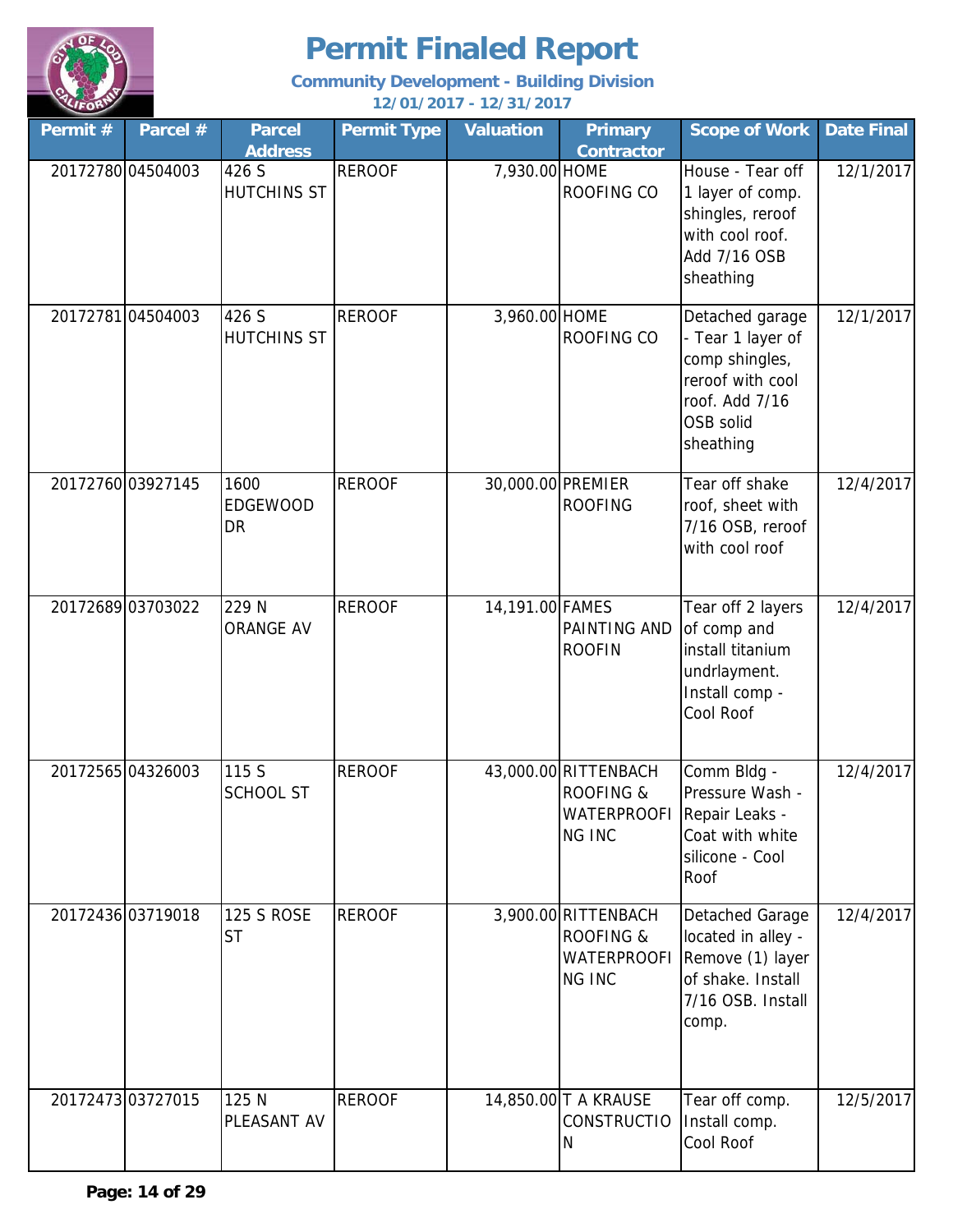

| Permit # | Parcel #          | <b>Parcel</b><br><b>Address</b>        | <b>Permit Type</b> | <b>Valuation</b>  | <b>Primary</b><br><b>Contractor</b>            | <b>Scope of Work</b>                                                                                                                                                                                                   | <b>Date Final</b> |
|----------|-------------------|----------------------------------------|--------------------|-------------------|------------------------------------------------|------------------------------------------------------------------------------------------------------------------------------------------------------------------------------------------------------------------------|-------------------|
|          | 2017268103529004  | 1418 LAKE<br><b>ST</b>                 | <b>REROOF</b>      |                   | 4,000.00 OWNER OF<br><b>RECORD</b>             | Install cool roof<br>comp over (1)<br>layer of comp.                                                                                                                                                                   | 12/5/2017         |
|          | 20172757 03703002 | 229 N<br><b>FAIRMONT AV</b>            | <b>REROOF</b>      | 12,718.00 DAVID W | <b>BRAZIL</b><br>ROOFING, INC                  | Tear off wood<br>shake roof,<br>install 7/16"<br>OSB, reroof with<br>cool roof<br>shingles.                                                                                                                            | 12/5/2017         |
|          | 20172775 03527014 | 1433W<br><b>LOCKEFORD</b><br><b>ST</b> | <b>REROOF</b>      | 7,040.00 Came's   | Roofing Inc                                    | Tear off 12<br>squares of 3-<br>layer comp,<br>apply OSB<br>sheathing, reroof<br>with cool roof<br>shingles                                                                                                            | 12/5/2017         |
|          | 20172783 06015006 | 605 W<br><b>CENTURY BL</b>             | <b>REROOF</b>      | 13,760.00 DAVIS   | <b>ROOFING</b>                                 | Triplex @ 605,<br>607 & 609 W.<br>Century Blvd -<br>Reroof over<br>existing 1 layer<br>of comp roof<br>with cool roof<br>comp.                                                                                         | 12/5/2017         |
|          | 20172738 02919034 | 2318<br><b>BURTON WY</b>               | <b>REROOF</b>      |                   | 6,020.00 NOBLE H<br><b>BROWN</b><br>ROOFING CO | Tear off 1 layer<br>of comp and<br>install cool roof<br>comp shingles<br>over existing<br>solid sheeting.<br>Flat roofing area<br>will have FR-10<br>underlayment 60<br>Mil CRRC TPO,<br>single Ply looping<br>system. | 12/6/2017         |
|          | 20172710 06238022 | 524<br><b>SWALLOW LN</b>               | <b>REROOF</b>      |                   | 9,800.00 OWNER OF<br><b>RECORD</b>             | Tear off existing<br>shake roof,<br>install OSB,<br>reroof with cool<br>roof comp.                                                                                                                                     | 12/6/2017         |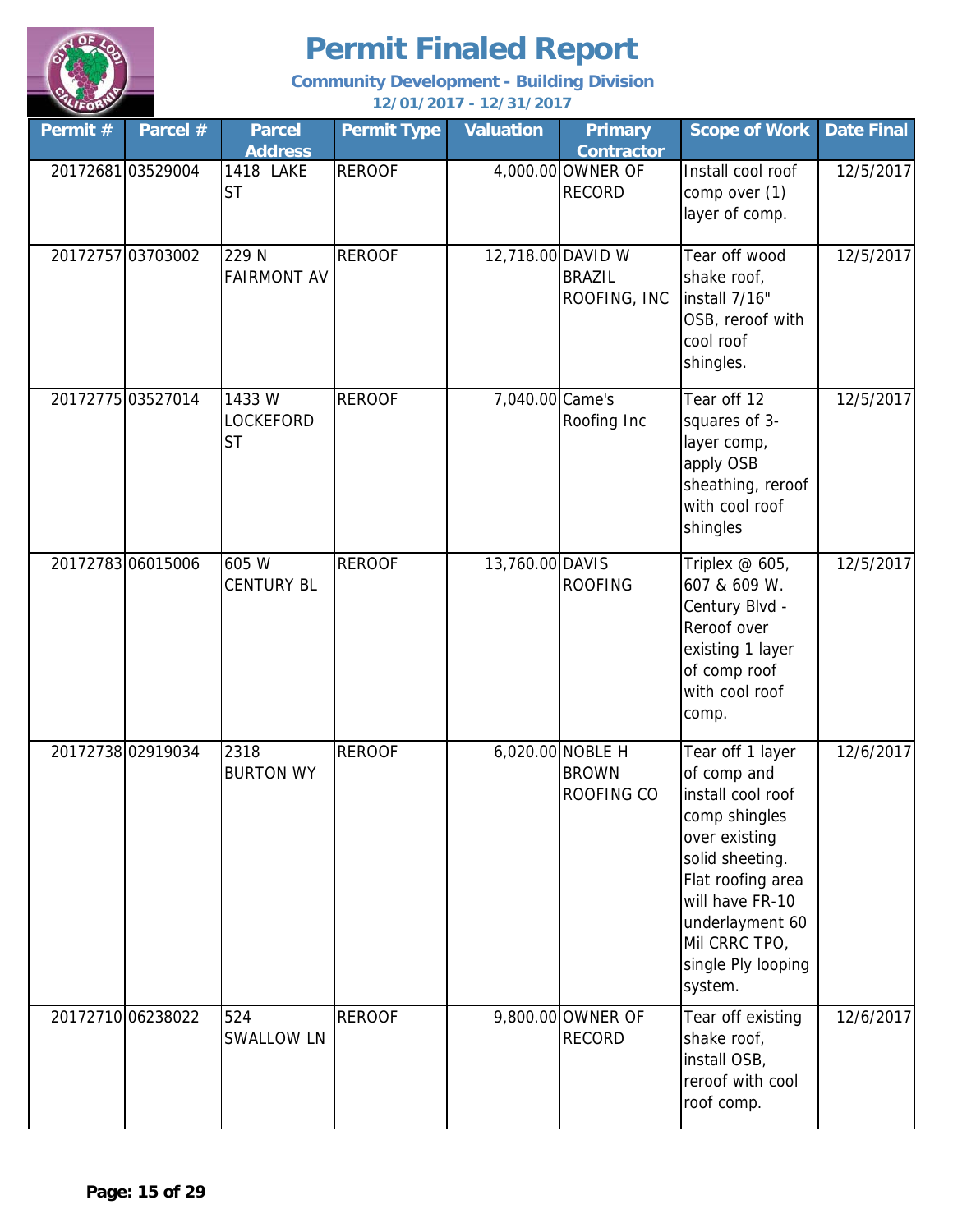

| Permit # | Parcel #          | <b>Parcel</b><br><b>Address</b>  | <b>Permit Type</b> | <b>Valuation</b>  | <b>Primary</b><br><b>Contractor</b>                                                 | <b>Scope of Work</b>                                                                                                                     | <b>Date Final</b> |
|----------|-------------------|----------------------------------|--------------------|-------------------|-------------------------------------------------------------------------------------|------------------------------------------------------------------------------------------------------------------------------------------|-------------------|
|          | 20172809 04527013 | 2 PARK ST                        | <b>REROOF</b>      | 8,100.00 Prestige | Roofing                                                                             | Tear off comp.<br>Install comp.<br>Cool Roof                                                                                             | 12/7/2017         |
|          | 20172772 02918044 | 2233W<br><b>ALADDIN WY</b>       | <b>REROOF</b>      | 7,890.00 BAKER    | ROOFING CO                                                                          | Tear off existing<br>one layer of<br>comp, reroof<br>with cool roof                                                                      | 12/12/2017        |
|          | 20172566 04305008 | <b>121 W LODI</b><br>AV          | <b>REROOF</b>      |                   | 21,250.00 RITTENBACH<br><b>ROOFING &amp;</b><br><b>WATERPROOFI</b><br><b>NG INC</b> | F&M Bank -<br>Pressure wash -<br>general<br>maintenance of<br>roof apply white<br>silicone coating.                                      | 12/12/2017        |
|          | 20172822 03721023 | 112 N<br>CALIFORNIA<br><b>ST</b> | <b>REROOF</b>      | 8,900.00 A-L-S    | <b>CONSTRUCTIO</b><br>N HOME<br><b>REPAIR INC</b>                                   | Detached Garage<br>Only - Tear off 1<br>layer of comp.<br>Install comp                                                                   | 12/13/2017        |
|          | 20172430 03112047 | 901 PARK ST                      | <b>REROOF</b>      |                   | 11,000.00 OWNER OF<br><b>RECORD</b>                                                 | Tear off 1 layer<br>of comp, reroof<br>with cool roof<br>comp.                                                                           | 12/14/2017        |
|          | 20172316 04502029 | 317 S<br><b>CHURCH ST</b>        | <b>REROOF</b>      | 20,000.00 MUNOZ   | ROOFING, INC.                                                                       | @ 317 & 319 S.<br>Church Street -<br>Tear off 2 layers<br>of existing comp<br>roof, install 7/16"<br>OSB, reroof with<br>comp cool roof. | 12/14/2017        |
|          | 20172886 06222032 | 168<br><b>HEMLOCK DR</b>         | <b>REROOF</b>      | 2,000.00 A-L-S    | <b>CONSTRUCTIO</b><br>N HOME<br><b>REPAIR INC</b>                                   | Garage only -<br>Remove 1 layer<br>of comp Install<br>comp.                                                                              | 12/15/2017        |
|          | 20172682 04713006 | 225 CHERRY<br><b>ST</b>          | <b>REROOF</b>      |                   | 1,040.00 OWNER OF<br><b>RECORD</b>                                                  | Datached Garage<br>- Tear off $(1)$<br>layer of comp.<br>Install comp.                                                                   | 12/19/2017        |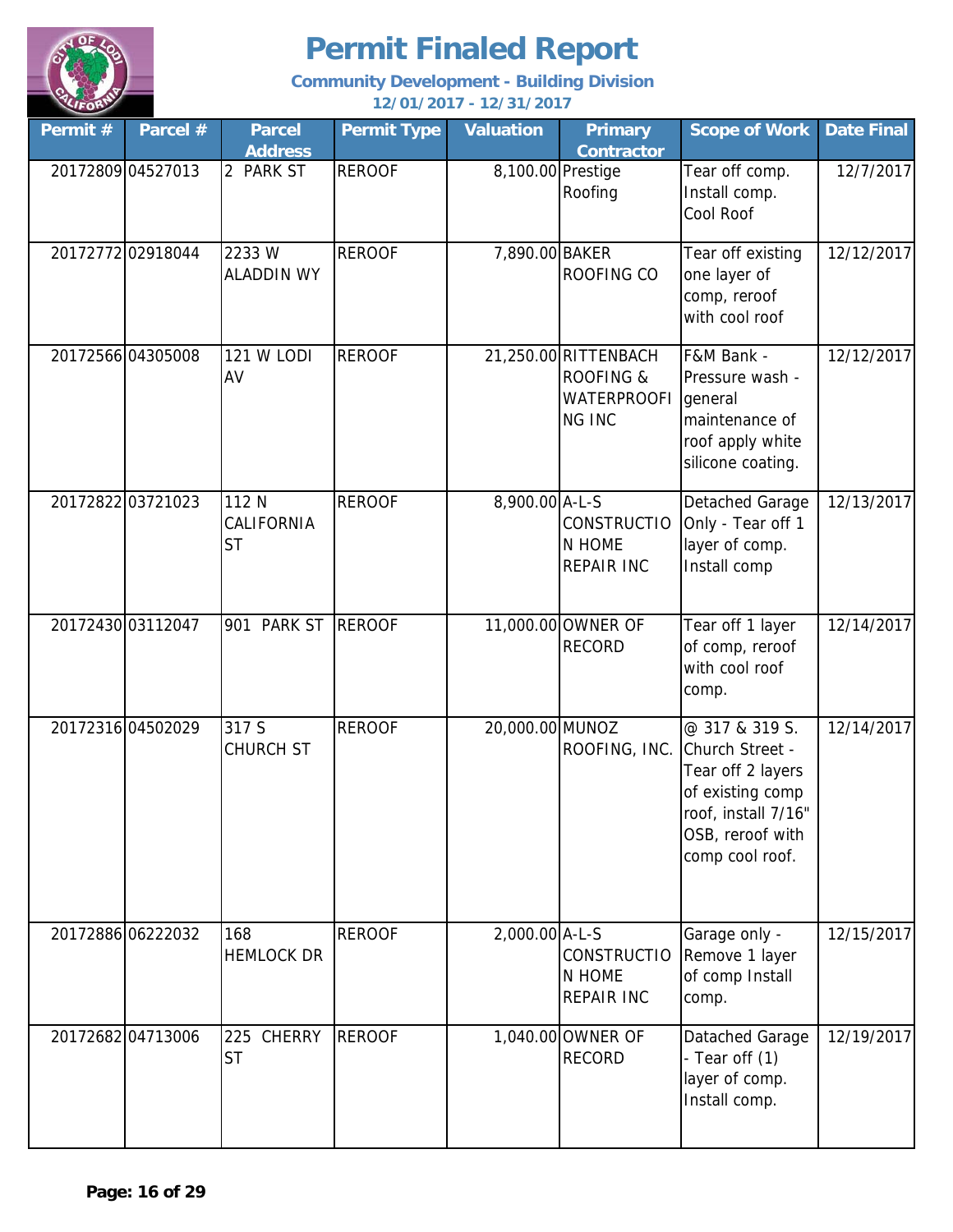

| Permit#           | Parcel #          | <b>Parcel</b><br><b>Address</b> | <b>Permit Type</b> | <b>Valuation</b>  | <b>Primary</b><br><b>Contractor</b>                                              | <b>Scope of Work</b>                                                                                                       | <b>Date Final</b> |
|-------------------|-------------------|---------------------------------|--------------------|-------------------|----------------------------------------------------------------------------------|----------------------------------------------------------------------------------------------------------------------------|-------------------|
|                   | 2017268304713006  | 225 CHERRY<br><b>ST</b>         | <b>REROOF</b>      |                   | 1,960.00 OWNER OF<br><b>RECORD</b>                                               | House - Tear off<br>1 layer of comp.<br>Install comp -<br>Cool Roof. back<br>of the house<br>only not main<br>peak         | 12/19/2017        |
| 20172759 02722021 |                   | 2214<br><b>SUNWEST DR</b>       | <b>REROOF</b>      | 24,000.00 PREMIER | <b>ROOFING</b>                                                                   | Tear off shake<br>roof, sheet with<br>7/16 OSB, reroof<br>with cool roof.                                                  | 12/19/2017        |
|                   | 20172844 03515018 | 221 S<br><b>CORINTH AV</b>      | <b>REROOF</b>      |                   | 7,500.00 CENTRAL<br><b>VALLEY'S</b><br><b>ELITE</b><br><b>ROOFING</b><br>COMPANY | Tear off shake.<br>Install 7/16 OSB.<br>Install comp.<br>Cool Roof                                                         | 12/19/2017        |
|                   | 20172910 03535007 | <b>42 N PACIFIC</b><br>AV       | <b>REROOF</b>      |                   | 10,300.00 J R ROOFING                                                            | Tear of 1 layer of<br>comp and 1 layer<br>of shake. Install<br>7/16 OSB. Install<br>comp. Cool Roof.                       | 12/19/2017        |
|                   | 2017286003706016  | 226 S<br><b>SUNSET DR</b>       | <b>REROOF</b>      | 3,000.00 ECONO-   | <b>ROOFING</b>                                                                   | Garage Only -<br>Tear off comp.<br>Install comp.                                                                           | 12/20/2017        |
|                   | 2017286103706016  | 226 S<br><b>SUNSET DR</b>       | <b>REROOF</b>      | 3,000.00 ECONO-   | <b>ROOFING</b>                                                                   | House Only -<br>Tear off comp.<br>Install comp.<br>Cool Roof                                                               | 12/20/2017        |
|                   | 20172938 02908107 | 2221<br>YOSEMITE DR             | <b>REROOF</b>      |                   | 9,000.00 OWNER OF<br><b>RECORD</b>                                               | Tear off 1 layer<br>of tile roof & 1<br>layer of wood<br>shingles, install<br>7/16" OSB,<br>reroof with cool<br>roof comp. | 12/26/2017        |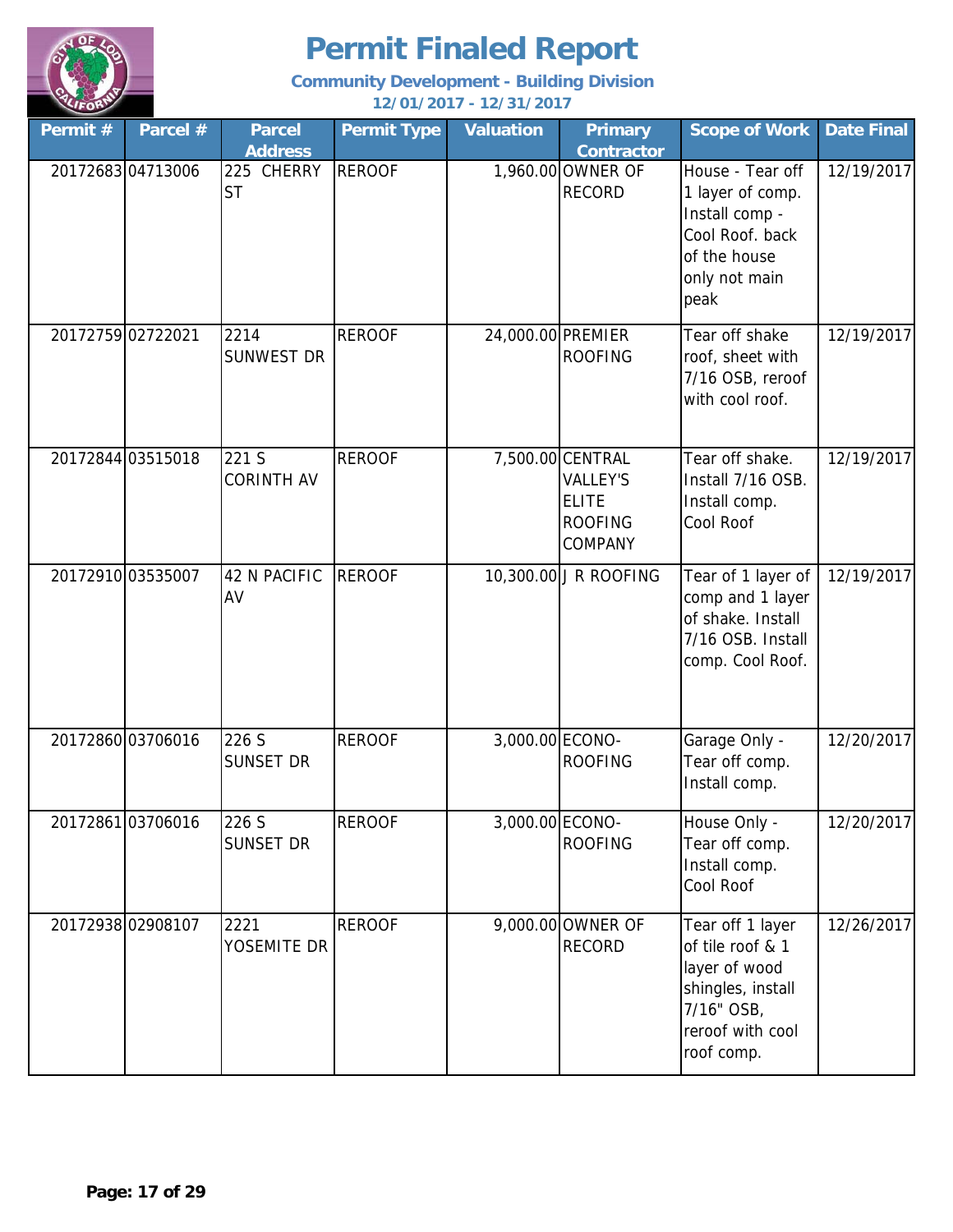

| Permit # | Parcel #          | <b>Parcel</b><br><b>Address</b>      | <b>Permit Type</b> | <b>Valuation</b> | <b>Primary</b><br><b>Contractor</b>                       | <b>Scope of Work</b>                                                                                                                                                  | <b>Date Final</b> |
|----------|-------------------|--------------------------------------|--------------------|------------------|-----------------------------------------------------------|-----------------------------------------------------------------------------------------------------------------------------------------------------------------------|-------------------|
|          | 20172953 02916031 | 2039<br><b>KENWAY CT</b>             | <b>REROOF</b>      | 12,000.00 CAM    | <b>CONSTRUCTIO</b><br>N                                   | Tear off comp.<br>Install felt 2 roof<br>vents and cool<br>roof comp                                                                                                  | 12/27/2017        |
|          | 20172962 04302403 | 114 N<br><b>CHURCH ST</b>            | <b>REROOF</b>      |                  | 9,000.00 J ROOFING                                        | Cornerstone<br>Church - Tear off<br>(4) layers of<br>hotmop, install<br>60 mil TPO                                                                                    | 12/27/2017        |
|          | 2017267304127614  | <b>MURRAY</b><br>474<br><b>ST</b>    | <b>REROOF</b>      |                  | 5,500.00 CASTLEBERRY<br><b>HOME</b><br><b>IMPROVMENTS</b> | Tear off 1 layer<br>of comp, install<br>1/2" OSB, reroof<br>with cool roof<br>comp.                                                                                   | 12/29/2017        |
|          | 20172989 06239007 | 408<br><b>RAVENWOOD</b><br><b>WY</b> | <b>REROOF</b>      | 16,980.00 HOME   | ROOFING CO                                                | Duplex - 408 &<br>410 Ravenwood -<br>Tear off wood<br>shake roof,<br>install 7/16"<br>OSB, reroof with<br>cool roof comp.                                             | 12/29/2017        |
|          | 20172774 03302207 | 421<br>CHARLESTON<br><b>WY</b>       | <b>RESADDRP</b>    |                  | 2,300.00 MANDAL<br><b>CONSTRUCTIO</b><br>N INC.           | Replace patio<br>slider off of<br>dining/kitchen.<br>Like for like                                                                                                    | 12/1/2017         |
|          | 20172666 03306032 | 918<br><b>VIRGINIA AV</b>            | <b>RESADDRP</b>    |                  | 7,000.00 BRAD POSER                                       | Rebrace roof on<br>garage - broken<br>joist & hip                                                                                                                     | 12/4/2017         |
|          | 20172087 06034015 | 1311W<br><b>CENTURY -</b><br>57 BL   | <b>RESADDRP</b>    | 1,200.00 Tower   | Construction                                              | #57 - Replace<br>rotten siding &<br>rotten 2x4 studs,<br>Install R13 wall<br>insulation & R38<br>insulation in<br>ceiling, Install<br>160 sf of drywall<br>in kitchen | 12/4/2017         |
|          | 20170415 02906063 | <b>TAHOE</b><br>641<br>DR            | <b>RESADDRP</b>    |                  | 1,255.00 HIGHLANDS<br><b>DIVERSIFIED</b><br>INC.          | Ceiling Insulation<br>$R-38$                                                                                                                                          | 12/4/2017         |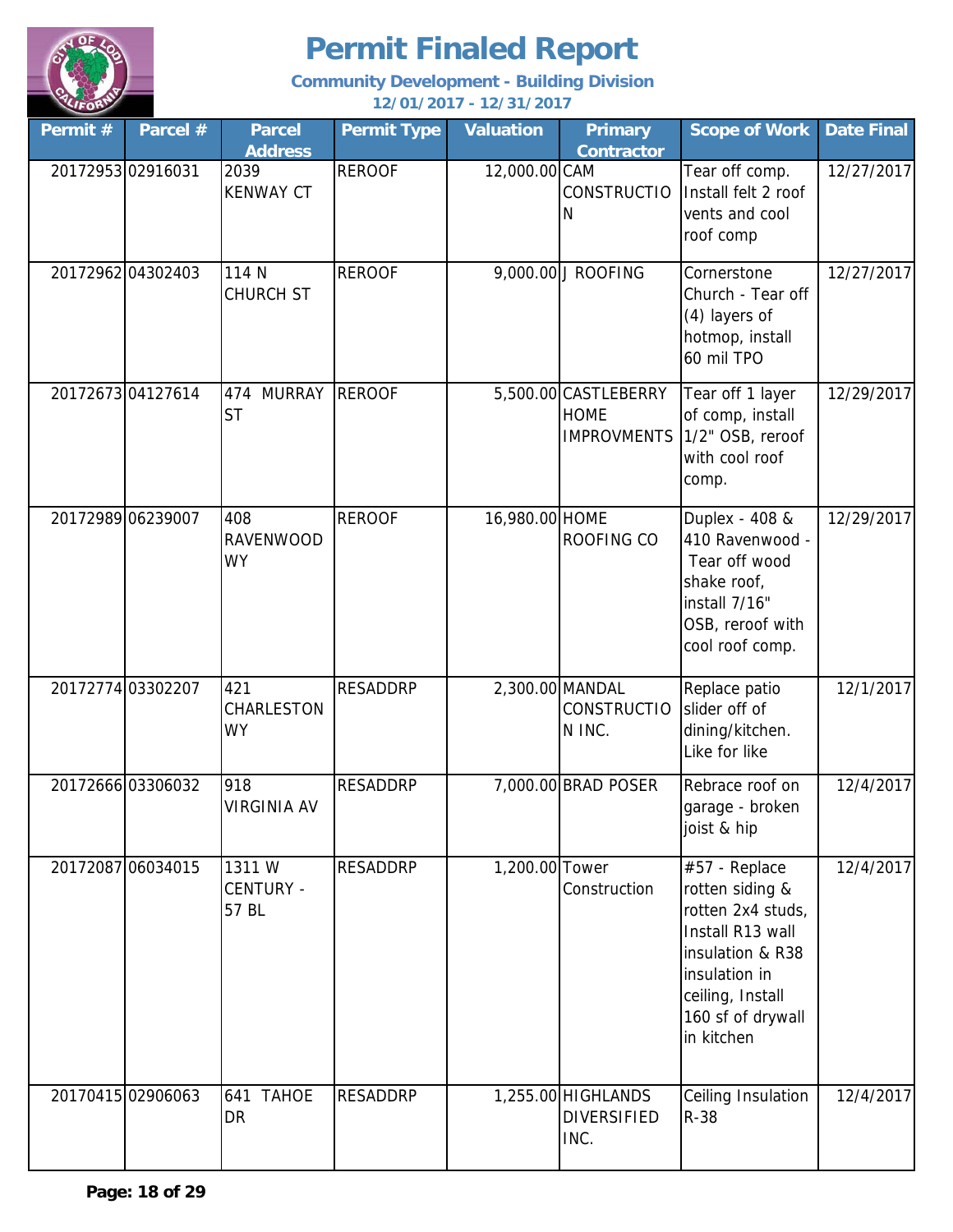

| Permit # | Parcel #          | <b>Parcel</b><br><b>Address</b>       | <b>Permit Type</b> | <b>Valuation</b> | <b>Primary</b><br><b>Contractor</b>                                   | <b>Scope of Work</b>                                                                                                                       | <b>Date Final</b> |
|----------|-------------------|---------------------------------------|--------------------|------------------|-----------------------------------------------------------------------|--------------------------------------------------------------------------------------------------------------------------------------------|-------------------|
|          | 2017226003911207  | 1194<br><b>NORTHWOOD</b><br><b>DR</b> | <b>RESADDRP</b>    |                  | 15,094.00 SEARS HOME<br><b>IMPROVEMENT</b><br><b>PRODUCTS</b><br>INC. | Front of house<br>left of garage<br>door Install vinyl<br>siding over wood<br>siding.                                                      | 12/5/2017         |
|          | 20172717 06232037 | 1806 S<br>SACRAMENTO<br><b>ST</b>     | <b>RESADDRP</b>    |                  | 20,038.00 MY HOUSE<br><b>RENOVATION</b>                               | Tear off existing<br>single layer of<br>comp. roof,<br>reroof with<br>comp. Install R-<br>38 insulation in<br>attic.                       | 12/5/2017         |
|          | 20172793 02735017 | 1150<br><b>VIENNA DR</b>              | <b>RESADDRP</b>    |                  | 7,000.00 OWNER OF<br><b>RECORD</b>                                    | Replace (2)<br>sliding glass<br>doors - bedroom<br>& living room                                                                           | 12/5/2017         |
|          | 20172769 05833063 | 1830 AMBER<br><b>LEAF WY</b>          | <b>RESADDRP</b>    | 12,500.00 LESFO  | ROOFING CO                                                            | Tear off shake<br>roof. Install 7/16<br>OSB sheathing.<br>Install Comp.<br>Install R-38 in<br>attic                                        | 12/6/2017         |
|          | 20172782 05728009 | 121 W<br><b>HEMLOCK DR</b>            | <b>RESADDRP</b>    |                  | 1,710.00 HOME DEPOT<br>USA INC.                                       | Install R-30 in<br>attic for a total<br>equal to R-38.                                                                                     | 12/6/2017         |
|          | 20172533 05867010 | 149 MERTON RESADDRP<br>WY             |                    | 3,580.00 PETKUS  | <b>BROTHERS &amp;</b><br>CO                                           | Attached solid<br>patio cover (112<br>sf) with ceiling<br>fan                                                                              | 12/6/2017         |
|          | 20172622 03320058 | 615 S<br><b>HUTCHINS ST</b>           | <b>RESADDRP</b>    | 28,000.00 MUNOZ  | ROOFING, INC.                                                         | Duplex - Tear off<br>existing tile roof,<br>install 7/16" OSB<br>plywood, install<br>comp shingles<br>and add R-38<br>insulation in attic. | 12/6/2017         |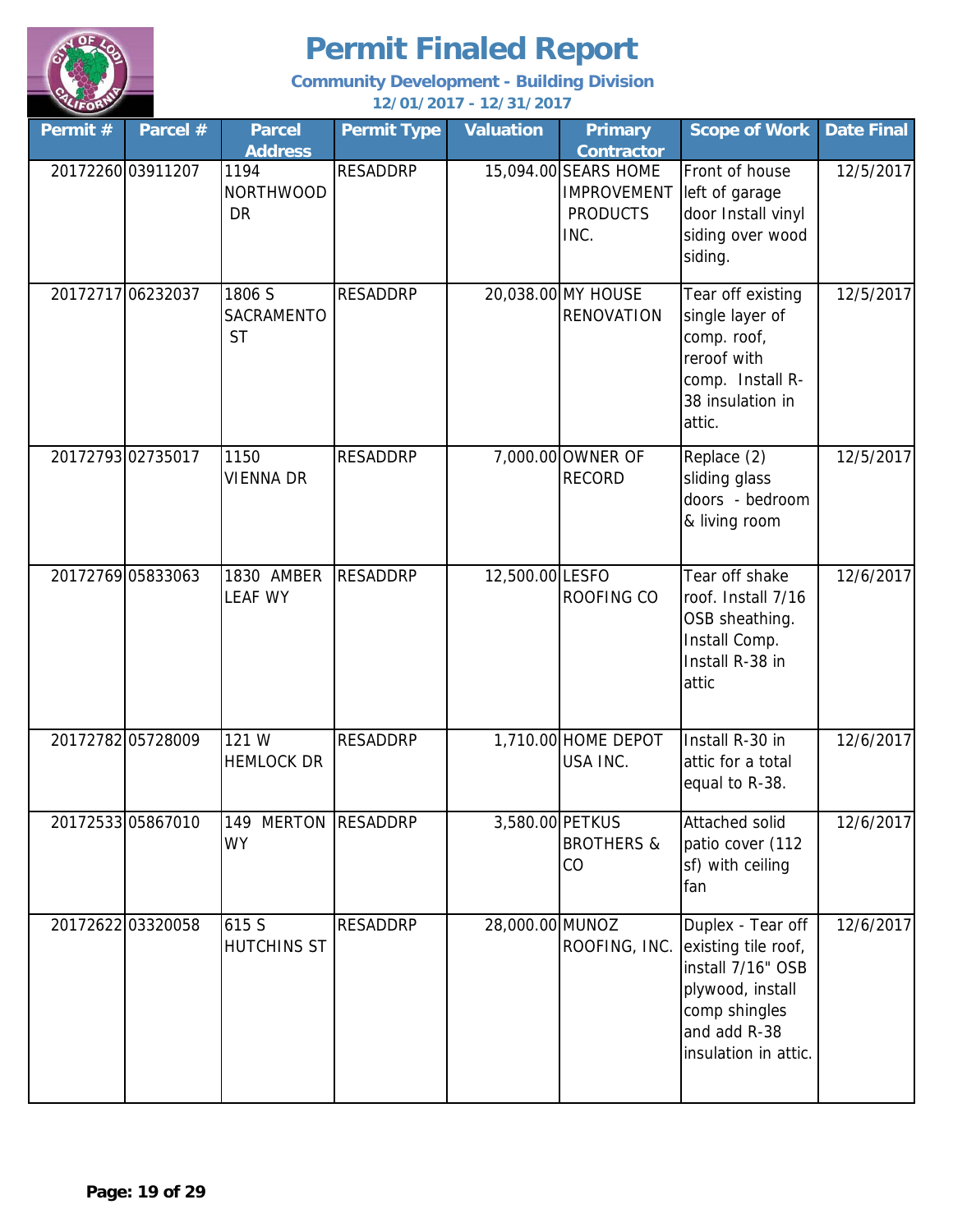

| Permit # | Parcel #          | <b>Parcel</b><br><b>Address</b> | <b>Permit Type</b> | <b>Valuation</b> | <b>Primary</b><br>Contractor                         | <b>Scope of Work</b>                                                                                                                                                                     | <b>Date Final</b> |
|----------|-------------------|---------------------------------|--------------------|------------------|------------------------------------------------------|------------------------------------------------------------------------------------------------------------------------------------------------------------------------------------------|-------------------|
|          | 2017079802710106  | 2425<br><b>CORBIN LN</b>        | <b>RESADDRP</b>    |                  | 940.00 MANDAL<br><b>CONSTRUCTIO</b><br>N INC.        | Replace one<br>living room<br>window like for<br>like size                                                                                                                               | 12/6/2017         |
|          | 20163091 03722318 | 9 N ROSE ST                     | <b>RESADDRP</b>    |                  | 75,000.00 AMESTOY<br><b>CONSTRUCTIO</b><br>N         | Kitchen &<br>bathroom<br>remodel                                                                                                                                                         | 12/6/2017         |
|          | 2016285504705014  | 1241 S<br>STOCKTON ST           | <b>RESADDRP</b>    |                  | 10,000.00 OWNER OF<br><b>RECORD</b>                  | Tear off 1 layer<br>of comp & 1<br>layer wood<br>shake, install<br>OSB, reroof with<br>comp. Install R-<br>38 insulation in<br>attic.                                                    | 12/7/2017         |
|          | 20171386 02925018 | 301<br><b>APPLEWOOD</b><br>DR   | <b>RESADDRP</b>    |                  | 3,850.00 MANDAL<br><b>CONSTRUCTIO</b><br>N INC.      | Replacement like<br>for like - 6<br>windows                                                                                                                                              | 12/7/2017         |
|          | 20171266 03921023 | 700 ROPER<br>AV                 | <b>RESADDRP</b>    |                  | 42,134.00 MA LEONARD<br><b>CONSTRUCTIO</b><br>N, INC | Remodel bath<br>with new<br>shower, washer<br>and dryer hook<br>up. Install new<br>tankless water<br>heater. Install<br>dedicated gas<br>line. Relocate<br>vanity and add<br>led lights. | 12/7/2017         |
|          | 20172319 05826030 | 1547<br><b>TIMBERLAKE</b><br>CI | <b>RESADDRP</b>    |                  | 10,000.00 MAZZERA'S<br><b>APPLIANCE</b><br>INC.      | Retrofit (27)<br>windows $& (2)$<br>patio doors - like<br>for like                                                                                                                       | 12/7/2017         |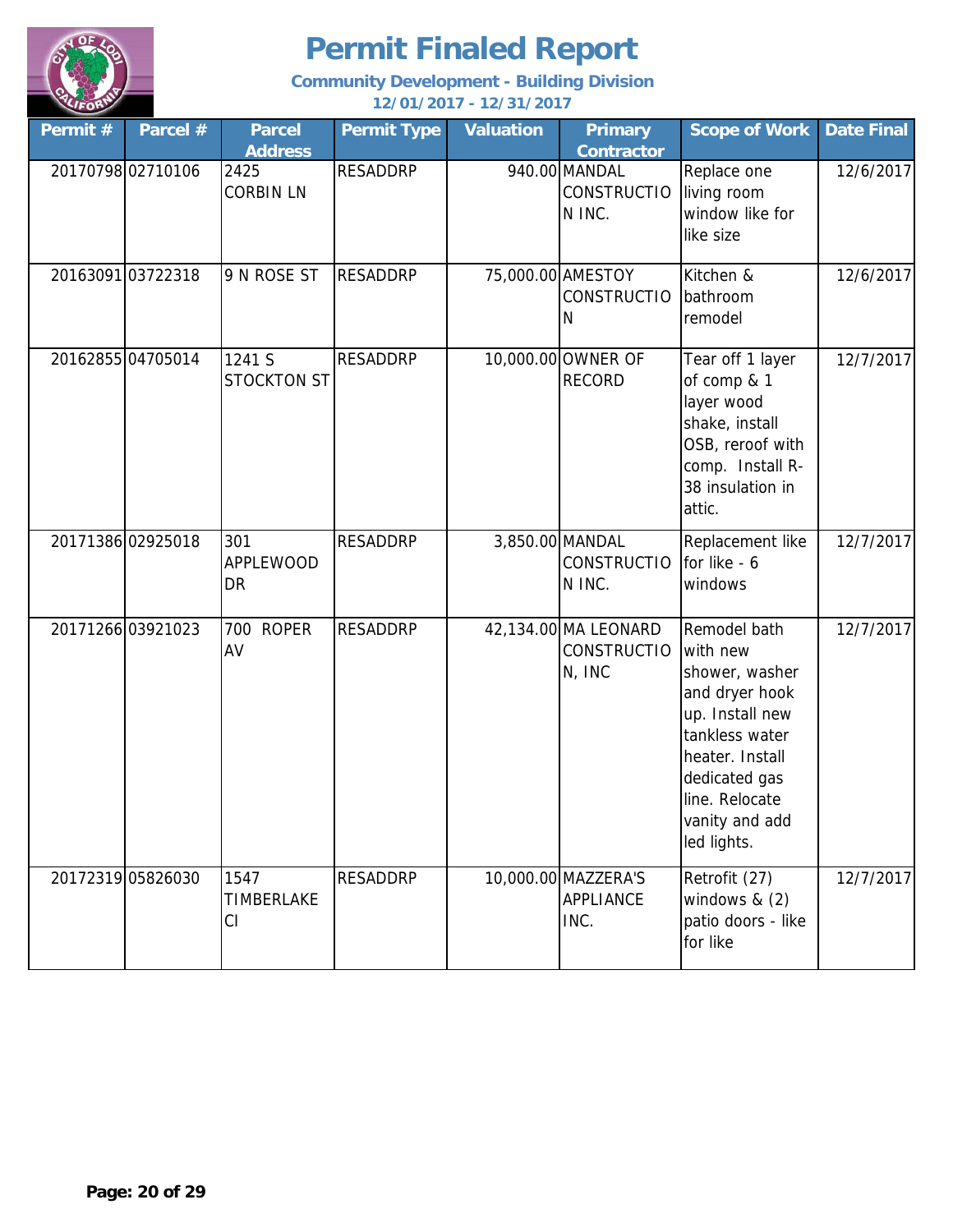

| Permit#           | Parcel #          | <b>Parcel</b><br><b>Address</b>         | <b>Permit Type</b> | <b>Valuation</b>          | <b>Primary</b><br><b>Contractor</b>             | <b>Scope of Work</b>                                                                                                                                                                                                       | <b>Date Final</b> |
|-------------------|-------------------|-----------------------------------------|--------------------|---------------------------|-------------------------------------------------|----------------------------------------------------------------------------------------------------------------------------------------------------------------------------------------------------------------------------|-------------------|
|                   | 2016072804714045  | 834 S<br><b>WASHINGTON</b><br><b>ST</b> | <b>RESADDRP</b>    |                           | 8,000.00 OWNER OF<br><b>RECORD</b>              | @Apt #3<br>Restucco<br>exterior, interior<br>remodel includes<br>drywall,<br>insulation on all<br>walls. Update<br>electrical and<br>lighting updates,<br>plumbing<br>repair/replace,<br>replace windows<br>like for like. | 12/7/2017         |
|                   | 20152750 04740005 | 1036 S<br><b>GARFIELD ST</b>            | <b>RESADDRP</b>    | 28,800.00 SCHATZ          | <b>CONSTRUCTIO</b><br>N &<br><b>RESTORATION</b> | "Apt Complex"<br>Replace (9) rear<br>decks. Located at<br>building $#1$                                                                                                                                                    | 12/11/2017        |
| 20152755 04740005 |                   | 1036 S<br><b>GARFIELD ST</b>            | <b>RESADDRP</b>    | 12,800.00 SCHATZ          | <b>CONSTRUCTIO</b><br>N &<br><b>RESTORATION</b> | "Apt Complex"<br>Replace (4) rear<br>decks. Located at<br>Building $#3$                                                                                                                                                    | 12/11/2017        |
|                   | 2017225202952020  | 130<br><b>FIELDSTONE</b><br>CT          | <b>RESADDRP</b>    | 6,720.00 $S \overline{C}$ | <b>CONSTRUCTIO</b><br>N                         | Install 520 sq ft<br>patio cover with<br>electrical.                                                                                                                                                                       | 12/12/2017        |
|                   | 2017119206234043  | 1817<br><b>SONGBIRD PL</b>              | <b>RESADDRP</b>    |                           | 33,500.00 GERALD W.<br><b>JUENCKE</b>           | Remodel master<br>bedroom and<br>add 128 sq ft<br>bathroom<br>addition.                                                                                                                                                    | 12/12/2017        |
|                   | 20171318 06252006 | 2229<br><b>STARLING WY</b>              | <b>RESADDRP</b>    |                           | 5,400.00 OWNER OF<br><b>RECORD</b>              | Stucco over<br>existing siding                                                                                                                                                                                             | 12/12/2017        |
|                   | 20171507 05825006 | 1916<br>LAKESHORE<br>DR                 | <b>RESADDRP</b>    |                           | 3,471.00 NORTHWEST<br><b>EXTERIORS</b><br>INC.  | Replace (5)<br>windows like for<br>like.                                                                                                                                                                                   | 12/12/2017        |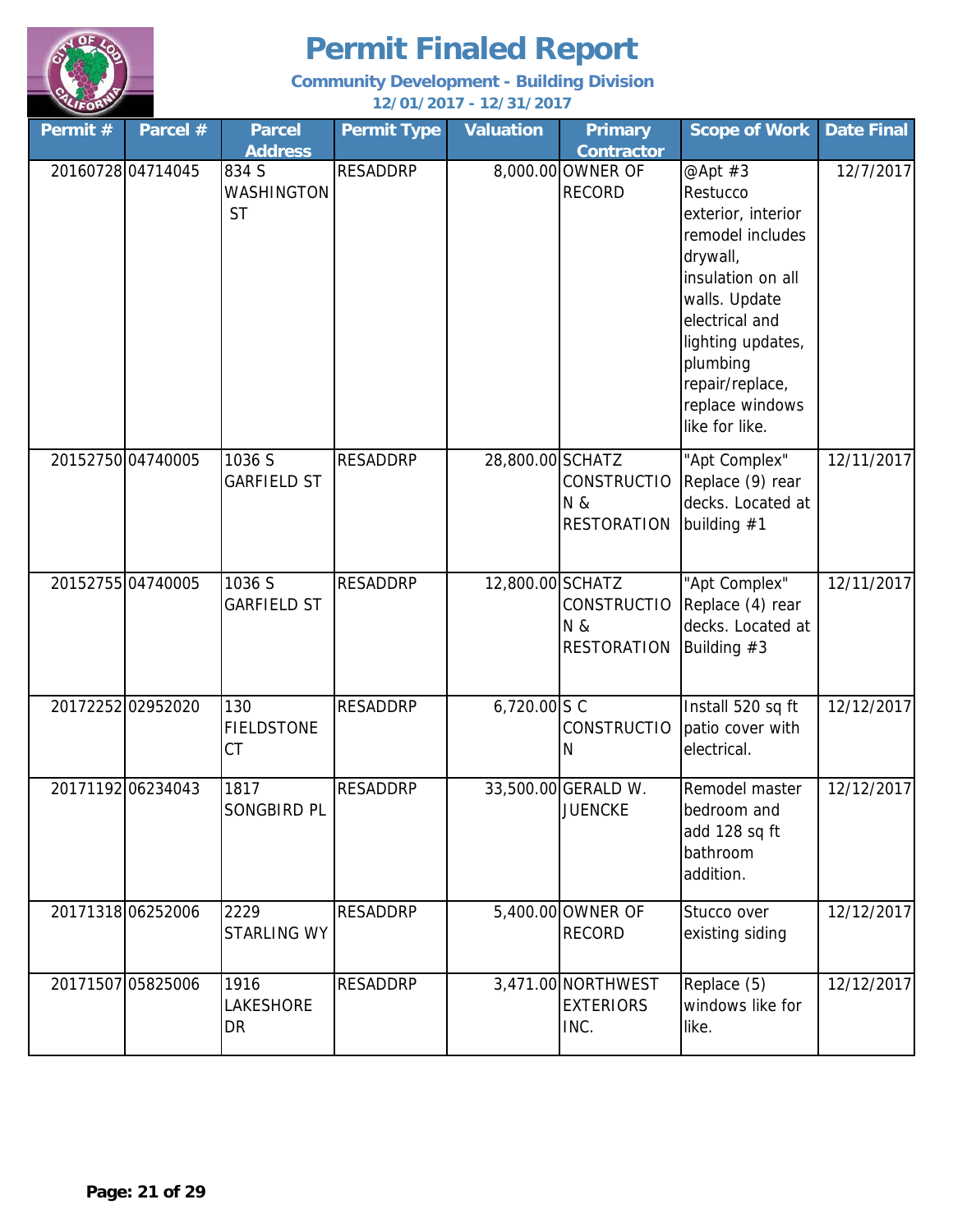

| Permit #          | Parcel #          | <b>Parcel</b><br><b>Address</b>  | <b>Permit Type</b> | <b>Valuation</b>  | <b>Primary</b><br><b>Contractor</b>                                                       | <b>Scope of Work</b>                                                                                                    | <b>Date Final</b> |
|-------------------|-------------------|----------------------------------|--------------------|-------------------|-------------------------------------------------------------------------------------------|-------------------------------------------------------------------------------------------------------------------------|-------------------|
|                   | 20172310 05850034 | 2080<br><b>MAMMOTH</b><br>WY     | <b>RESADDRP</b>    | 20,000.00 LISA M  | <b>JENNINGS</b><br><b>GENERAL</b><br>CONTRACTOR                                           | Remodel<br>bathroom to<br>accomodate<br>wheelchair<br>(shower/vanity)                                                   | 12/13/2017        |
|                   | 20171730 03921001 | 712 ROPER<br>AV                  | <b>RESADDRP</b>    |                   | 10,791.00 HOME DEPOT<br>USA INC.                                                          | Tear off 1 layer<br>comp roof,<br>reroof with cool<br>roof comp.                                                        | 12/13/2017        |
| 20172575 03109021 |                   | 1233<br><b>GLENHURST</b><br>DR   | <b>RESADDRP</b>    | 10,994.00 QUALITY | <b>FIRST HOME</b><br>IMPROVEMENT slider. Like for<br>INC.                                 | Replace (6)<br>windows and (1)<br>like.                                                                                 | 12/13/2017        |
|                   | 20172527 06263008 | 1634<br><b>CHERRYWOO</b><br>D WY | <b>RESADDRP</b>    | 2,350.00 GARY A   | <b>EDWARDS</b>                                                                            | Master bath only<br>Replace shower<br>valve, replace<br>shower and<br>base. replace<br>toilet, install new<br>flooring. | 12/13/2017        |
|                   | 2017246804504017  | <b>600 S LEE AV</b>              | <b>RESADDRP</b>    |                   | 10,868.00 RIVER CITY<br>WINDOW &<br>DOOR INC,<br><b>DBA RENEWAL</b><br><b>BY ANDERSEN</b> | Replace (3)<br>windows like for<br>like. Same<br>location.                                                              | 12/14/2017        |
|                   | 20172392 02930005 | 425<br><b>EVERGREEN</b><br>DR    | <b>RESADDRP</b>    |                   | 500.00 MANDAL<br><b>CONSTRUCTIO</b><br>N INC.                                             | Replace like for<br>like (1) front<br>door.                                                                             | 12/14/2017        |
|                   | 2017185806215008  | 301<br><b>LAMBERT CT</b>         | <b>RESADDRP</b>    |                   | 1,800.00 OWNER OF<br><b>RECORD</b>                                                        | Replace 3<br>windows and 1<br>sliding door. Like<br>for like.                                                           | 12/14/2017        |
|                   | 2017209104520204  | 116<br>CHESTNUT ST               | <b>RESADDRP</b>    |                   | 2,800.00 OWNER OF<br><b>RECORD</b>                                                        | Located at 118 S<br>Chestnut. New<br>gate with roll up<br>door at fence<br>line in the alley.                           | 12/14/2017        |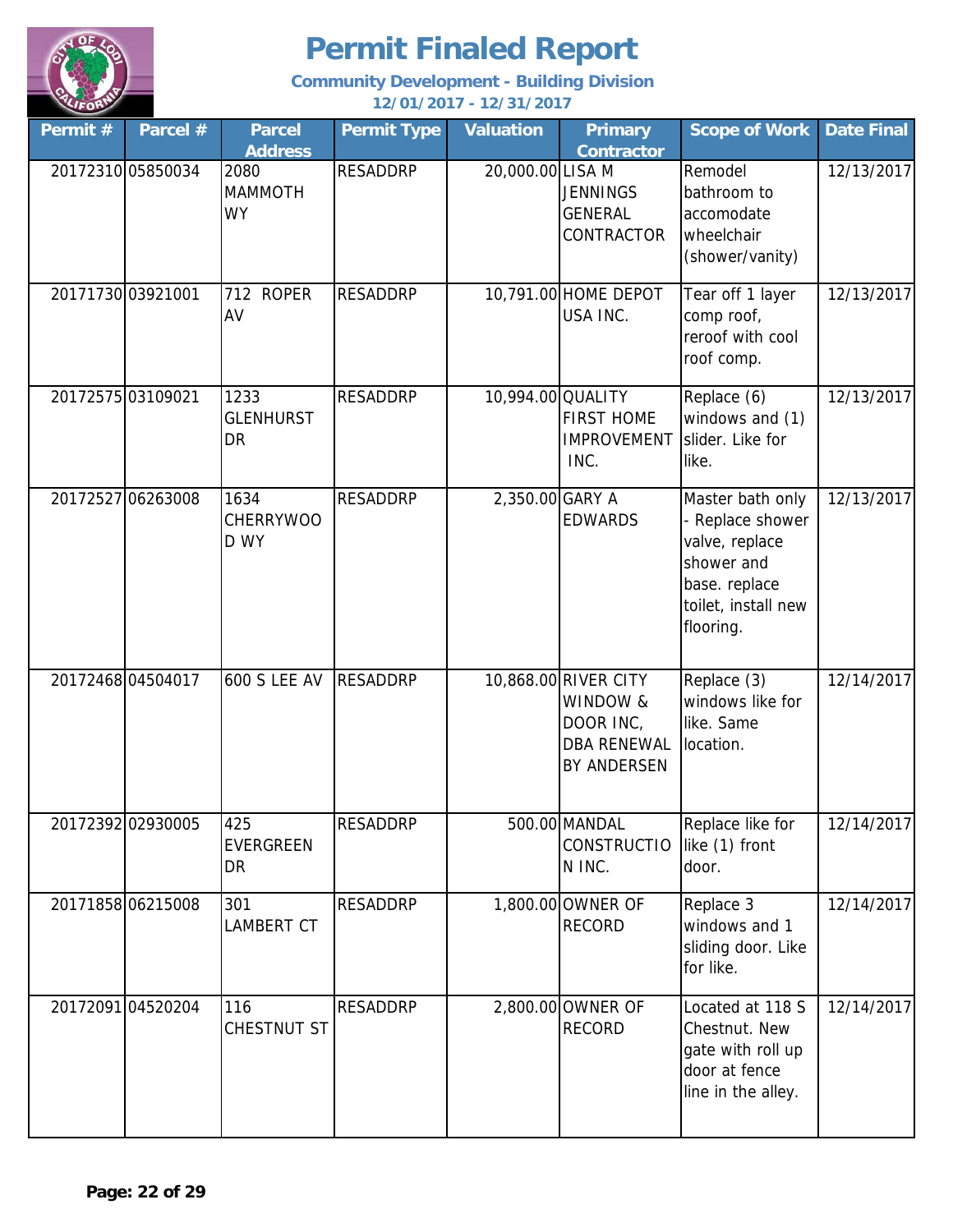

| Permit #          | Parcel #          | <b>Parcel</b><br><b>Address</b> | <b>Permit Type</b> | <b>Valuation</b> | <b>Primary</b><br><b>Contractor</b>                                                | <b>Scope of Work</b>                                                                                                                                                                                                                      | <b>Date Final</b> |
|-------------------|-------------------|---------------------------------|--------------------|------------------|------------------------------------------------------------------------------------|-------------------------------------------------------------------------------------------------------------------------------------------------------------------------------------------------------------------------------------------|-------------------|
| 20161448 04734137 |                   | 517 S<br><b>CENTRAL AV</b>      | <b>RESADDRP</b>    |                  | 30,000.00 OWNER OF<br><b>RECORD</b>                                                | Remodel house<br>to include adding<br>kitchen . Rework<br>plumbing,<br>lighting and<br>electrical in<br>existing bath and<br>bedrooms.                                                                                                    | 12/14/2017        |
| 20171359 03933010 |                   | 515 FALLS AV RESADDRP           |                    |                  | 95,000.00 NICHOLSON<br><b>CONSTRUCTIO</b><br>Ν                                     | Construct walk-in<br>closet in existing<br>master bedroom,<br>extend master<br>bedroom, add<br>master bathroom<br>to bedroom.<br>Total of 280 sf<br>addition.<br>Service panel<br>upgrade from<br>100 amp to 200<br>amp (new<br>location) | 12/14/2017        |
| 2017137103502011  |                   | 1807 HOLLY<br>DR                | <b>RESADDRP</b>    |                  | 1,700.00 BRATCHER<br><b>CONSTRUCTIO</b><br>N                                       | Replace 3<br>windows and 1<br>sliding glass door<br>- like for like                                                                                                                                                                       | 12/15/2017        |
|                   | 20172614 02952002 | 2628<br>PARADISE DR             | <b>RESADDRP</b>    | 12,951.00 BELL   | <b>BROTHER'S</b><br><b>HEATING AND</b><br>AIR INC.                                 | Replace (16)<br>windows like for<br>like                                                                                                                                                                                                  | 12/15/2017        |
|                   | 2017286303939025  | 1181 N HAM<br>LN                | <b>RESADDRP</b>    |                  | 950.00 BAUER HOME<br><b>SERVICES</b>                                               | Repair/replace 1<br>4x8 beam at rear<br>porch                                                                                                                                                                                             | 12/15/2017        |
|                   | 20172279 05851046 | 1727<br><b>VICTORIA DR</b>      | RESADDRP           |                  | 15,259.00 RIVER CITY<br>WINDOW &<br>DOOR INC,<br><b>DBA RENEWAL</b><br>BY ANDERSEN | Remove and<br>replace (8)<br>windows. Same<br>location like for<br>like                                                                                                                                                                   | 12/18/2017        |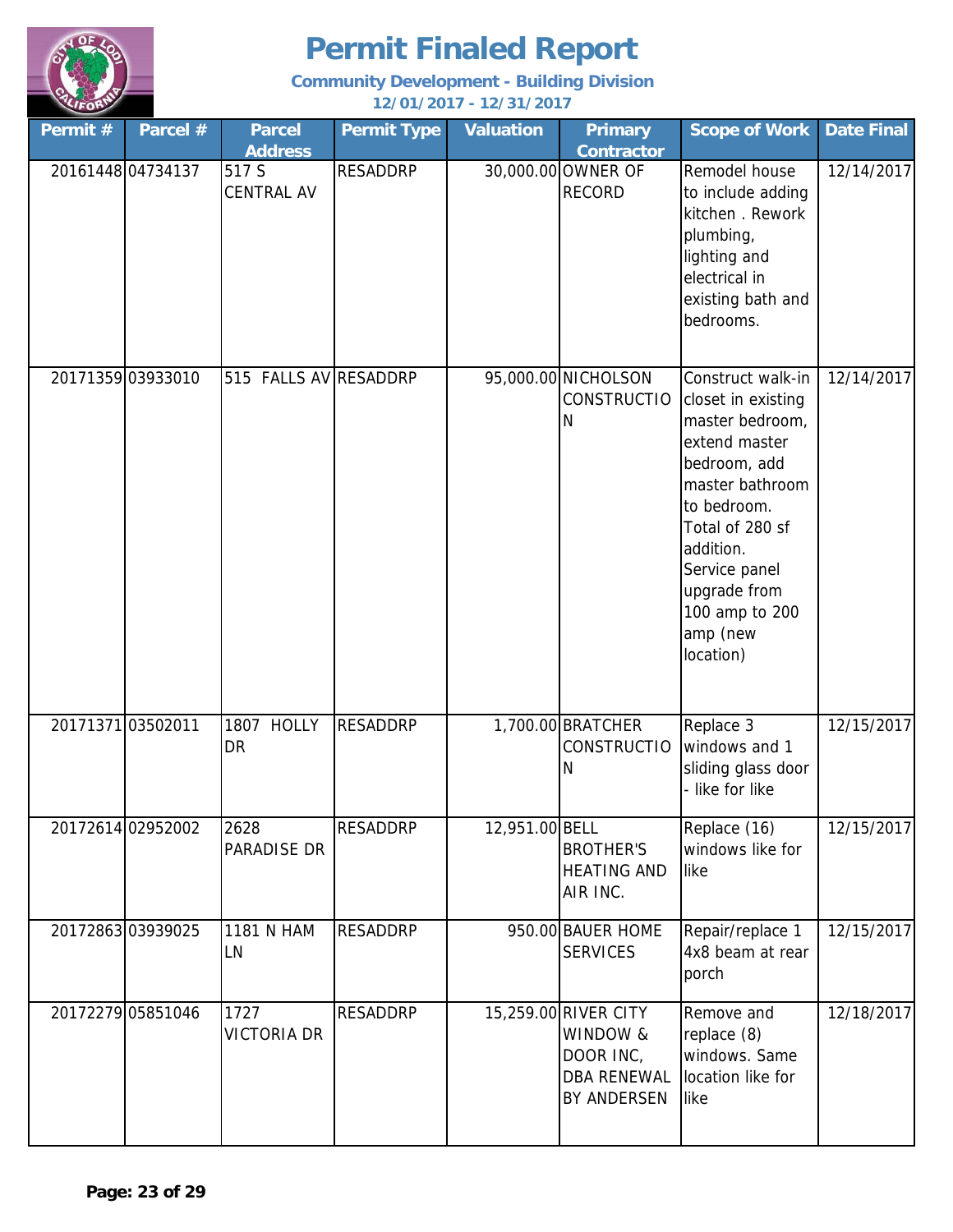

| Permit # | Parcel #          | <b>Parcel</b><br><b>Address</b> | <b>Permit Type</b> | <b>Valuation</b> | <b>Primary</b><br><b>Contractor</b>             | <b>Scope of Work</b>                                                                                                                                                                     | <b>Date Final</b> |
|----------|-------------------|---------------------------------|--------------------|------------------|-------------------------------------------------|------------------------------------------------------------------------------------------------------------------------------------------------------------------------------------------|-------------------|
|          | 20172843 04729018 | 423 POPLAR<br><b>ST</b>         | <b>RESADDRP</b>    |                  | 4,700.00 OWNER OF<br><b>RECORD</b>              | Tear off 1 layer<br>of comp. Install<br>comp. Cool Roof                                                                                                                                  | 12/19/2017        |
|          | 20163461 03936110 | 507 DAISY<br>AV                 | <b>RESADDRP</b>    |                  | 18,135.00 OWNER OF<br><b>RECORD</b>             | New Detached<br>Garage 484sq ft                                                                                                                                                          | 12/20/2017        |
|          | 2017290802731004  | 2041<br><b>COCHRAN RD</b>       | <b>RESADDRP</b>    |                  | 7,385.00 TOKAY GLASS                            | Replace (11)<br>windows                                                                                                                                                                  | 12/20/2017        |
|          | 20160447 06239011 | 415 ALMOND<br><b>DR</b>         | <b>RESADDRP</b>    |                  | 12,500.00 OWNER OF<br><b>RECORD</b>             | "Duplex" Tear off<br>(1) layer of wood<br>shake, Install<br>7/16 OSB and<br>install<br>composition.<br>Exception : Install<br>R-38 in<br>attic. Work was<br>started without a<br>permit. | 12/20/2017        |
|          | 20151919 02906002 | 642 TAHOE<br>DR                 | <b>RESADDRP</b>    |                  | 55,832.00 OWNER OF<br><b>RECORD</b>             | Family Room<br>addition - 570<br>sq. ft. Bedroom<br>enlargement                                                                                                                          | 12/21/2017        |
|          | 20172800 04735320 | 501<br><b>HILBORN ST</b>        | <b>RESADDRP</b>    |                  | 1,530.00 HONEYS AIR<br><b>INC</b>               | Blow in 874 sf R-<br>38 insulation in<br>attic                                                                                                                                           | 12/21/2017        |
|          | 20172050 03303102 | 521 S MILLS<br>AV               | <b>RESADDRP</b>    |                  | 18,735.00 BRAD POSER                            | Remove rotten<br>arbor and<br>replace with new<br>500 sq ft patio<br>cover                                                                                                               | 12/21/2017        |
|          | 20171596 06022013 | 1127<br>WIMBLEDON<br>DR         | <b>RESADDRP</b>    |                  | 7,775.00 MANDAL<br><b>CONSTRUCTIO</b><br>N INC. | Replace 7<br>windows and 4<br>doors like for like                                                                                                                                        | 12/26/2017        |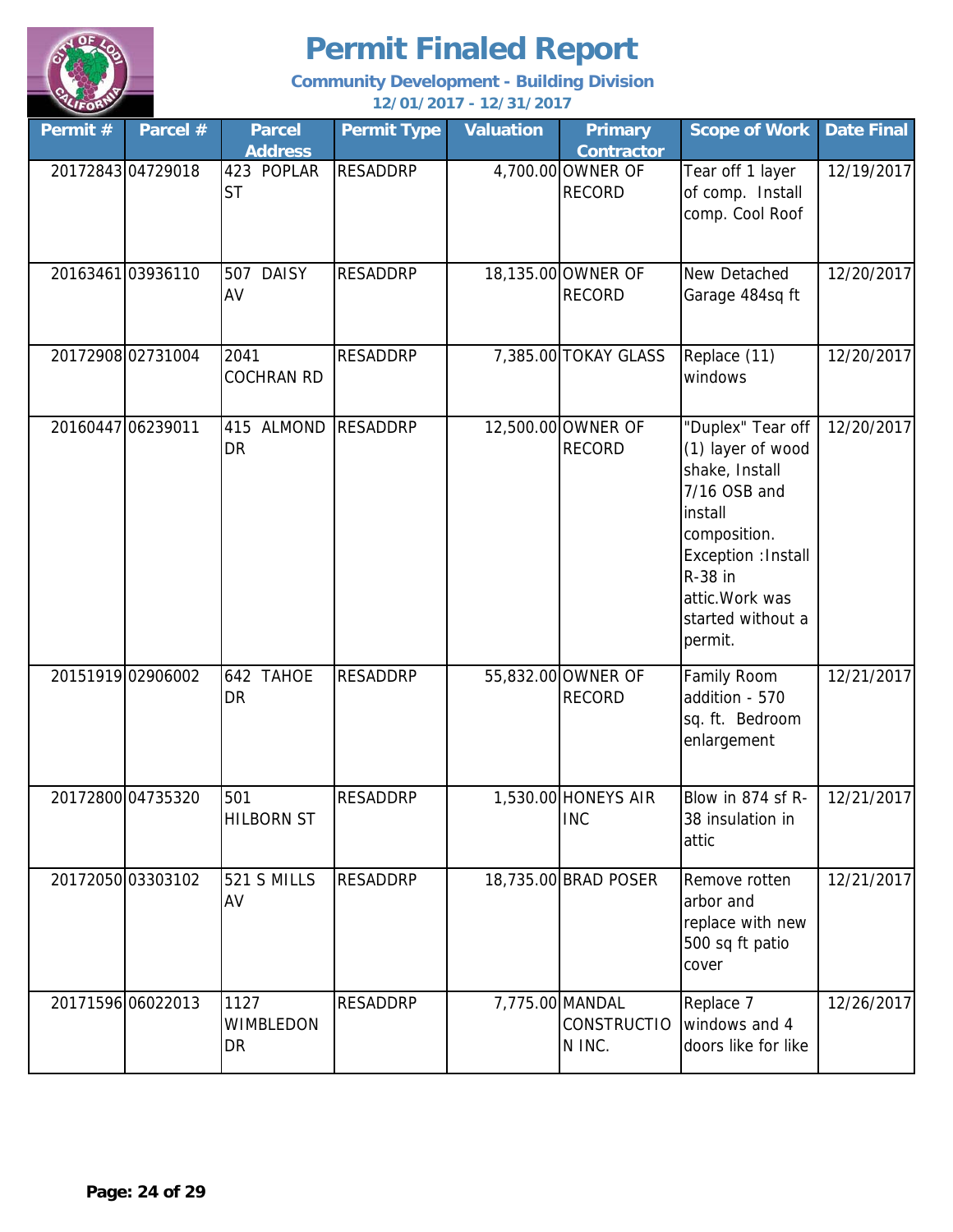

| Permit# | Parcel #          | <b>Parcel</b><br><b>Address</b>        | <b>Permit Type</b> | <b>Valuation</b> | <b>Primary</b><br><b>Contractor</b>             | <b>Scope of Work</b>                                                                                                         | <b>Date Final</b> |
|---------|-------------------|----------------------------------------|--------------------|------------------|-------------------------------------------------|------------------------------------------------------------------------------------------------------------------------------|-------------------|
|         | 20172649 03302302 | 1830 W LODI<br>AV                      | <b>RESADDRP</b>    |                  | 8,000.00 MAZZERA'S<br><b>APPLIANCE</b><br>INC.  | Retro-fit (10)<br>windows $& (1)$<br>patio door - like<br>for like                                                           | 12/27/2017        |
|         | 20172638 02709016 | 2344<br>CABRILLO CI                    | <b>RESADDRP</b>    |                  | 15,000.00 CARL E. COX                           | Enlarge existing<br>shower, remove<br>bath tub,<br>upgrade existing<br>exhaust fan and<br>upgrade existing<br>lights to LED. | 12/27/2017        |
|         | 2017255506247057  | 2036<br><b>BLUEJAY WY</b>              | <b>RESADDRP</b>    |                  | 14,400.00 NORTHWEST<br><b>EXTERIORS</b><br>INC. | Replace (13)<br>windows $& (2)$<br>patio doors with<br>vinyl retrofit<br>windows - like<br>for like                          | 12/27/2017        |
|         | 2017113302912123  | 1 N MILLS AV                           | <b>RESADDRP</b>    | 2,000.00 LODI -  | CALIFORNIA<br><b>GLASS</b><br>COMPANY INC.      | Installing (7)<br>retrofit windows<br>and (1) sliding<br>door like for like.                                                 | 12/28/2017        |
|         | 20171597 06005409 | 1000<br><b>BRANDYWINE</b><br><b>DR</b> | <b>RESADDRP</b>    |                  | 12,800.00 NORTHWEST<br><b>EXTERIORS</b><br>INC. | Replace like for<br>like (11)<br>windows and (1)<br>door.                                                                    | 12/28/2017        |
|         | 20172994 04713017 | 231 E VINE STRESADDRP                  |                    |                  | 500.00 MANDAL<br><b>CONSTRUCTIO</b><br>N INC.   | Replacement<br>front exterior<br>door. Like for like.                                                                        | 12/28/2017        |
|         | 20172696 06246014 | 2041<br><b>SQUIRE WY</b>               | <b>RESADDRP</b>    |                  | 15,425.00 NORTHWEST<br><b>EXTERIORS</b><br>INC. | Replace (16)<br>windows and (2)<br>sliders. Like for<br>like.                                                                | 12/29/2017        |
|         | 20171860 06005404 | 1100<br><b>BRANDYWINE</b><br><b>DR</b> | <b>RESADDRP</b>    |                  | 6,000.00 OWNER OF<br><b>RECORD</b>              | Tear off tile roof,<br>re-sheath with<br>7/16" OSB,<br>replace with<br>comp. cool roof.<br>Replace rotted<br>rafters.        | 12/29/2017        |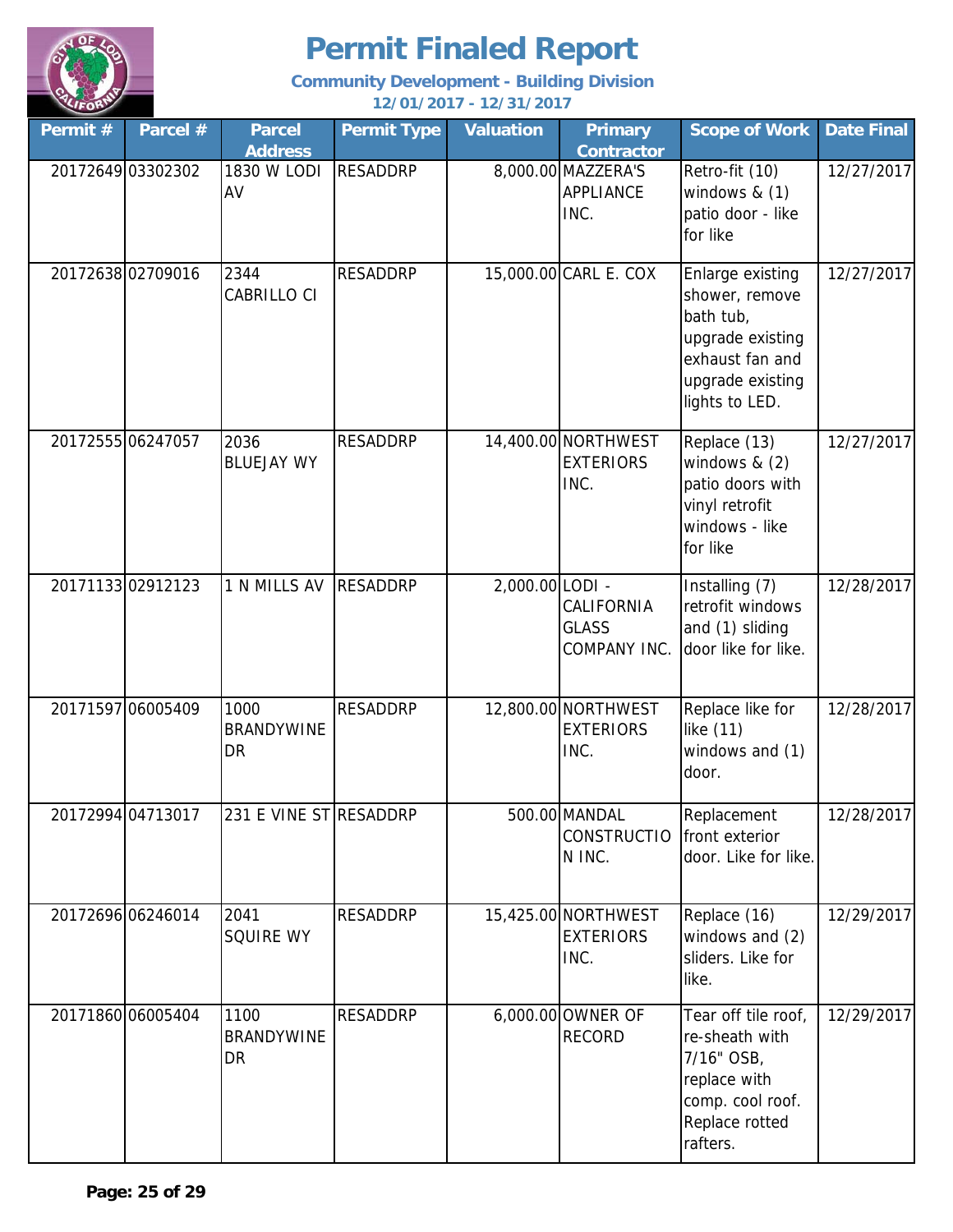

| Permit #          | Parcel #          | <b>Parcel</b><br><b>Address</b>   | <b>Permit Type</b> | <b>Valuation</b> | <b>Primary</b><br><b>Contractor</b>                                                   | <b>Scope of Work</b>                                                                                                                                               | <b>Date Final</b> |
|-------------------|-------------------|-----------------------------------|--------------------|------------------|---------------------------------------------------------------------------------------|--------------------------------------------------------------------------------------------------------------------------------------------------------------------|-------------------|
|                   | 20171803 02931013 | 502 SANTEE<br><b>CT</b>           | <b>RESADDRP</b>    |                  | 29,940.00 VILLINGER/NIC Full Kitchen<br><b>HOLLS</b><br><b>DEVELOPMENT</b><br>$,$ INC | remodel -<br>remove wall<br>looking into<br>Family room,<br>replace cabinets,<br>counters,<br>appliances and<br>install new island<br>in place of<br>removed wall. | 12/29/2017        |
| 20171532 06009051 |                   | 1915<br><b>SCARBOROUG</b><br>H DR | <b>RESADDRP</b>    |                  | 1,620.00 BRATCHER<br><b>CONSTRUCTIO</b><br>Ν                                          | Replace 4<br>windows like for<br>like.                                                                                                                             | 12/29/2017        |
|                   | 2016345504504022  | 613 S<br>PLEASANT AV              | <b>RESADDRP</b>    |                  | 8,000.00 OWNER OF<br><b>RECORD</b>                                                    | Partial remodel<br>of kitchen and<br>convert<br>bathroom into<br>laundry room.                                                                                     | 12/29/2017        |
|                   | 20163098 05868008 | 243<br><b>ISABELLA DR</b>         | <b>SFDDTACH</b>    |                  | 204,828.00 FCB HOMES                                                                  | New Single<br><b>Family Dwelling</b><br>3 bedroom 2369<br>sq ft MP3C                                                                                               | 12/1/2017         |
| 20163122 02956001 |                   | <b>NOBLE</b><br>119<br>AV         | <b>SFDDTACH</b>    |                  | 286,174.00 FCB HOMES                                                                  | New Single<br><b>Family Dwelling</b><br>3 bedroom 3352<br>sq ft MP401C                                                                                             | 12/1/2017         |
|                   | 2016314802954029  | 2818<br><b>AMBROSIA ST</b>        | <b>SFDDTACH</b>    |                  | 316,214.00 FCB HOMES                                                                  | New Single<br><b>Family Dwelling</b><br>4 bedroom<br>3797sq ft MP103B                                                                                              | 12/1/2017         |
|                   | 20163107 05868022 | 250<br><b>ISABELLA DR</b>         | <b>SFDDTACH</b>    |                  | 266,244.60 FCB HOMES                                                                  | New Single<br><b>Family Dwelling</b><br>4 bedroom, 2957<br>sq ft MP4B                                                                                              | 12/7/2017         |
|                   | 20163124 02955005 | 79                                | NOBEL AV SFDDTACH  |                  | 286,174.00 FCB HOMES                                                                  | New Single<br>Family 3<br>bedroom 3352<br>sq ft MP401C                                                                                                             | 12/11/2017        |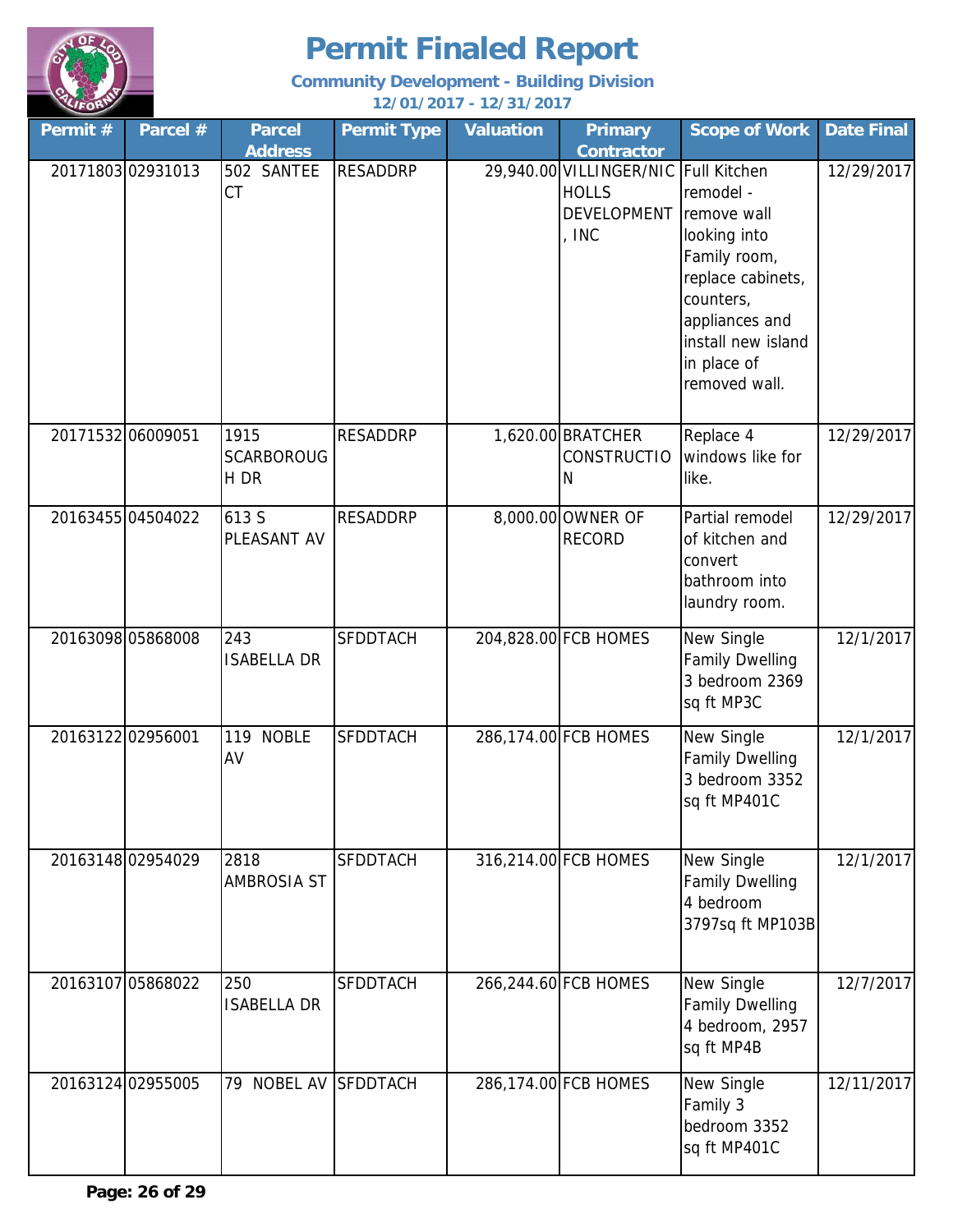

| Permit # | Parcel #          | <b>Parcel</b><br><b>Address</b> | <b>Permit Type</b> | <b>Valuation</b> | <b>Primary</b><br><b>Contractor</b>  | <b>Scope of Work</b>                                                                 | <b>Date Final</b> |
|----------|-------------------|---------------------------------|--------------------|------------------|--------------------------------------|--------------------------------------------------------------------------------------|-------------------|
|          | 20163094 05868024 | 238<br><b>ISABELLA DR</b>       | <b>SFDDTACH</b>    |                  | 202,935.00 FCB HOMES                 | New Single<br><b>Family Dwelling</b><br>3 bedrrom, 2354<br>sq ft MP2C                | 12/11/2017        |
|          | 20163101 05868009 | 249<br><b>ISABELLA DR</b>       | <b>SFDDTACH</b>    |                  | 266,641.00 FCB HOMES                 | New Single<br><b>Family Dwelling</b><br>4 bedroom, 3023<br>sq ft MP4C                | 12/13/2017        |
|          | 20163147 02954030 | 2812<br><b>AMBROSIA ST</b>      | <b>SFDDTACH</b>    |                  | 303,431.00 FCB HOMES                 | New Single<br><b>Family Dwelling</b><br>4 bedroom<br>3538sq ft MP103C                | 12/13/2017        |
|          | 2016316202954032  | 2800<br><b>AMBROSIA ST</b>      | <b>SFDDTACH</b>    |                  | 255,068.00 FCB HOMES                 | New Single<br><b>Family Dwelling</b><br>4 bedroom 2906<br>sq ft MP101A               | 12/19/2017        |
|          | 20163092 05868023 | 244<br><b>ISABELLA DR</b>       | <b>SFDDTACH</b>    |                  | 264,653.00 FCB HOMES                 | New Single<br><b>Family Dwelling</b><br>4 bedroom 3023<br>sq ft MP4A                 | 12/20/2017        |
|          | 20163144 02955048 | 3041<br><b>BELMONT DR</b>       | <b>SFDDTACH</b>    |                  | 234,461.00 FCB HOMES                 | New Single<br><b>Family Dwelling</b><br>3 bedroom 2695<br>sq ft MP203D               | 12/21/2017        |
|          | 20163097 05868025 | 232<br><b>ISABELLA DR</b>       | <b>SFDDTACH</b>    |                  | 186,220.00 FCB HOMES                 | New Single<br><b>Family Dwelling</b><br>3 bedroom, 2192<br>sq ft, MP1A               | 12/26/2017        |
|          | 2015162202743021  | 2106 TIENDA<br><b>DRIVE</b>     | <b>SFDDTACH</b>    |                  | 194,028.00 OWNER OF<br><b>RECORD</b> | Lot 3 - Two-story<br>single family<br>dwelling, 2<br>bedroom with<br>attached garage | 12/26/2017        |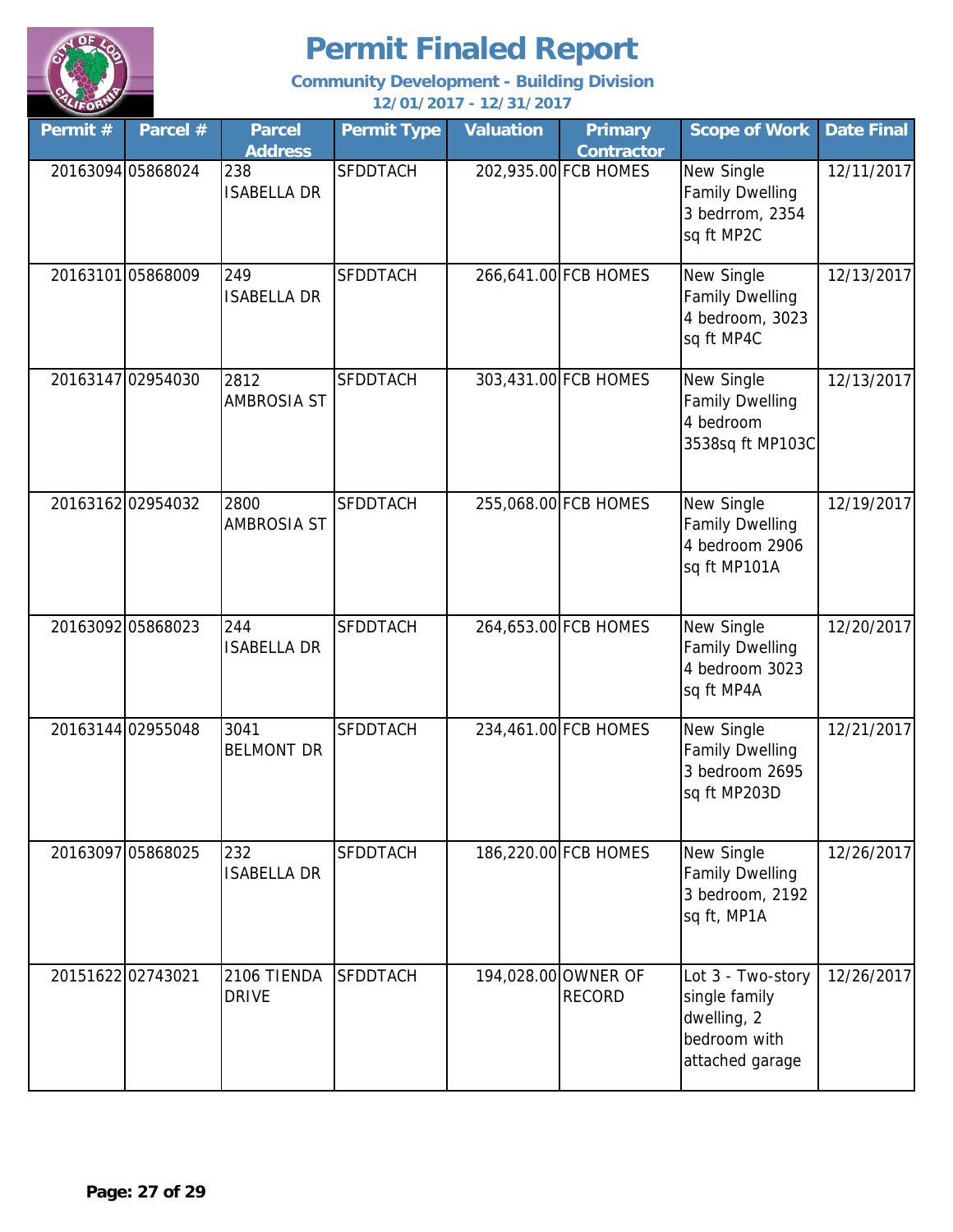

| Permit # | Parcel #          | <b>Parcel</b><br><b>Address</b>            | <b>Permit Type</b> | <b>Valuation</b>    | <b>Primary</b><br><b>Contractor</b>                                    | <b>Scope of Work</b>                                                                                                            | <b>Date Final</b> |
|----------|-------------------|--------------------------------------------|--------------------|---------------------|------------------------------------------------------------------------|---------------------------------------------------------------------------------------------------------------------------------|-------------------|
|          | 20151623 02743022 | 2108 TIENDA<br><b>DRIVE</b>                | <b>SFDDTACH</b>    |                     | 194,028.00 OWNER OF<br><b>RECORD</b>                                   | Lot 4 - Two-story<br>single family<br>dwelling, 2<br>bedroom with<br>attached garage                                            | 12/26/2017        |
|          | 20162928 02954001 | 198<br><b>COTTAGE LN</b>                   | <b>SFDDTACH</b>    |                     | 303,431.00 FCB HOMES                                                   | New Single<br><b>Family Dwelling</b><br>4 bedroom 3451<br>sq ft MP103A                                                          | 12/27/2017        |
|          | 20163149 02954031 | 2806<br><b>AMBROSIA ST</b>                 | <b>SFDDTACH</b>    |                     | 278,976.00 FCB HOMES                                                   | New Single<br><b>Family Dwelling</b><br>4 bedroom<br>3203sq ft Mp102C                                                           | 12/29/2017        |
|          | 20150066 02954004 | 180 Cottage<br>Lane                        | <b>SFDDTACH</b>    | 265,870.00 FRONTIER | LAND<br><b>COMPANIES</b>                                               | New SFD - 3<br>bedrooms -<br>Master Plan 101B                                                                                   | 12/29/2017        |
|          | 20150727 03936216 | 436 LOUIE<br>AV                            | <b>SFDDTACH</b>    |                     | 186,000.00 PACIFIC WEST<br><b>HOME</b><br><b>IMPROVEMENT</b><br>, INC. | New single<br>family dwelling,<br>3 bedroom                                                                                     | 12/29/2017        |
|          | 20171717 04745017 | 520 S<br><b>CHEROKEE LN</b>                | <b>SIGN</b>        | 5,200.00 Johnson    | United Inc,<br>dba United<br>Signs                                     | Suite 102 -<br>Install (3) new<br>illuminated wall<br>signs - Grocery<br>Outlet                                                 | 12/13/2017        |
|          | 20170514 05865009 | 2660<br><b>REYNOLDS</b><br><b>RANCH PK</b> | <b>SIGN</b>        |                     | 2,800.00 AINOR SIGNS<br>INC.                                           | "Mattress Firm"<br>Suite 200 -<br>Remove 3<br>existing<br>illuminated wall<br>signs, install 3<br>new illuminated<br>wall signs | 12/19/2017        |